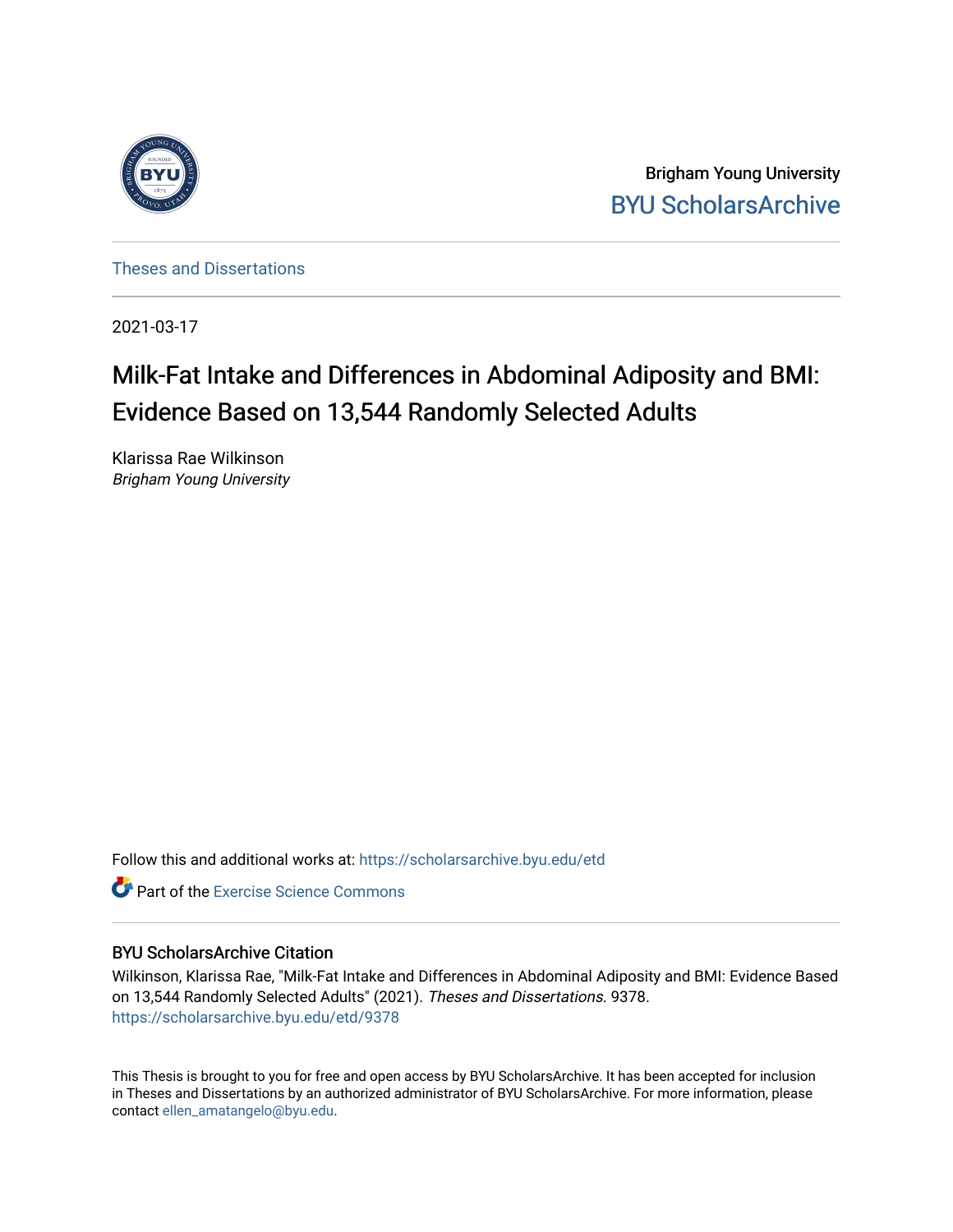<span id="page-1-0"></span>Milk-Fat Intake and Differences in Abdominal Adiposity and BMI:

Evidence Based on 13,544 Randomly Selected Adults

Klarissa Rae Wilkinson

A thesis submitted to the faculty of Brigham Young university in partial fulfillment of the requirements for the degree of

Master of Science

Larry A. Tucker, Chair Bruce W. Bailey Lance E. Davidson

Department of Exercise Sciences

Brigham Young University

Copyright © 2021 Klarissa Rae Wilkinson

All Rights Reserved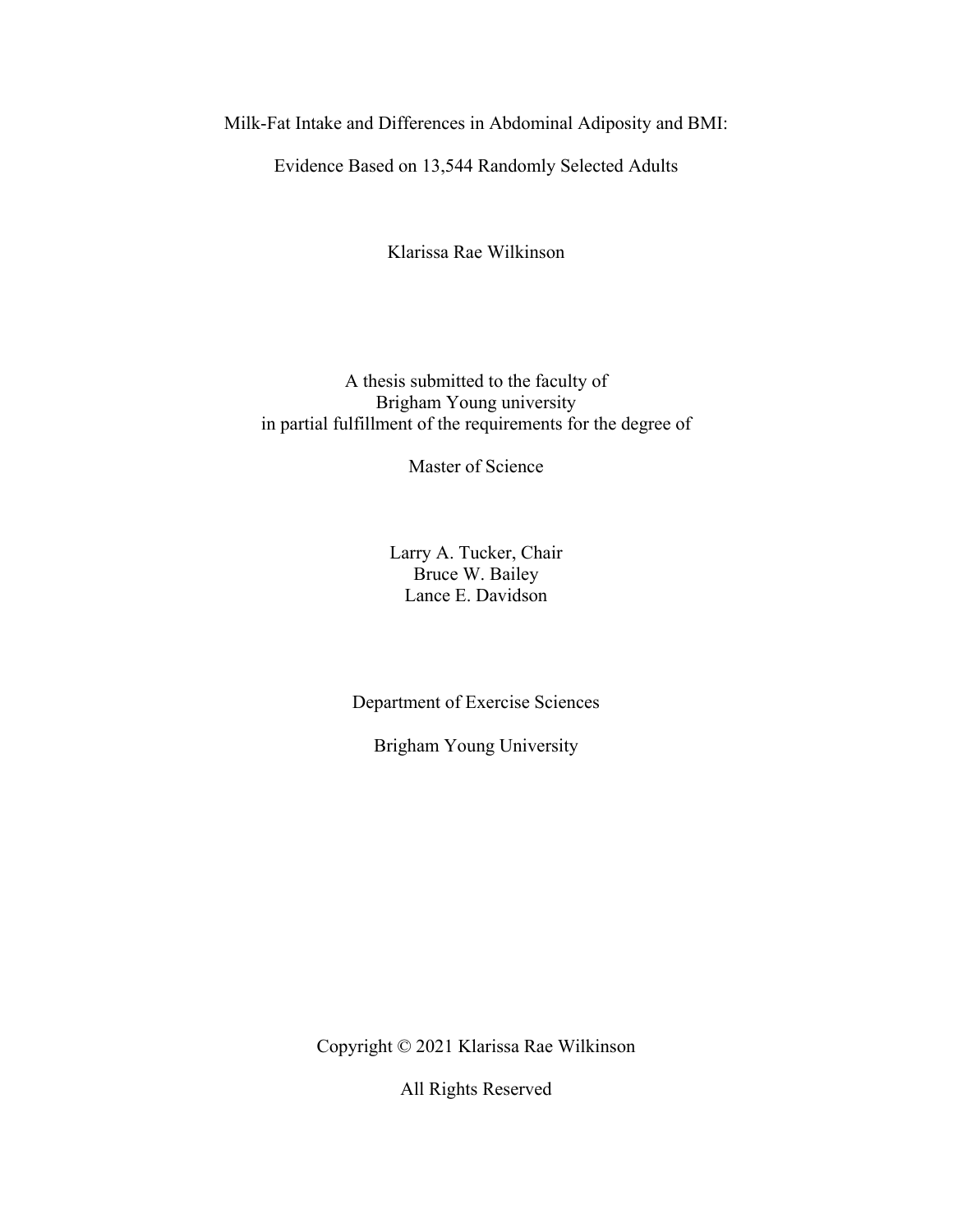#### ABSTRACT

### <span id="page-2-0"></span>Milk-Fat Intake and Differences in Abdominal Adiposity and BMI: Evidence Based on 13,544 Randomly Selected Adults

Klarissa Rae Wilkinson Department of Exercise Sciences, BYU Master of Science

The primary objective of this study was to evaluate the relationship between milk-fat intake and obesity, particularly abdominal obesity, in 13,544 U.S. adults. A secondary objective was to determine the extent to which the association was influenced by multiple potential confounding variables. This cross-sectional study used data from the 2011–2016 National Health and Nutrition Examination Survey (NHANES). Level of milk-fat content regularly consumed was the exposure variable. Body mass index (BMI) and sagittal abdominal diameter (SAD), a measure of abdominal obesity, were the outcome variables. SAD correlates strongly with visceral fat, when measured by computed tomography, and has been shown to predict cardiometabolic disorders better than BMI. After controlling for age, gender, race, physical activity, sedentary behavior, alcohol habits, and cigarette use, significantly lower BMIs were associated with regular nonfat and full-fat milk consumption ( $F = 4.1$ ,  $P = 0.0063$ ). A significantly lower SAD was associated only with regular consumption of nonfat milk ( $F = 5.0$ , P  $= 0.0019$ ). No significant differences were found between the other milk-fat groups or milk abstainers. In this nationally representative sample, only 19.6% of adults regularly consumed low-fat milk. In conclusion, regular nonfat milk intake was associated with lower levels of abdominal adiposity compared to consumption of higher levels of milk-fat.

Keywords: overweight, obesity, sagittal diameter, waist circumference, dairy, diet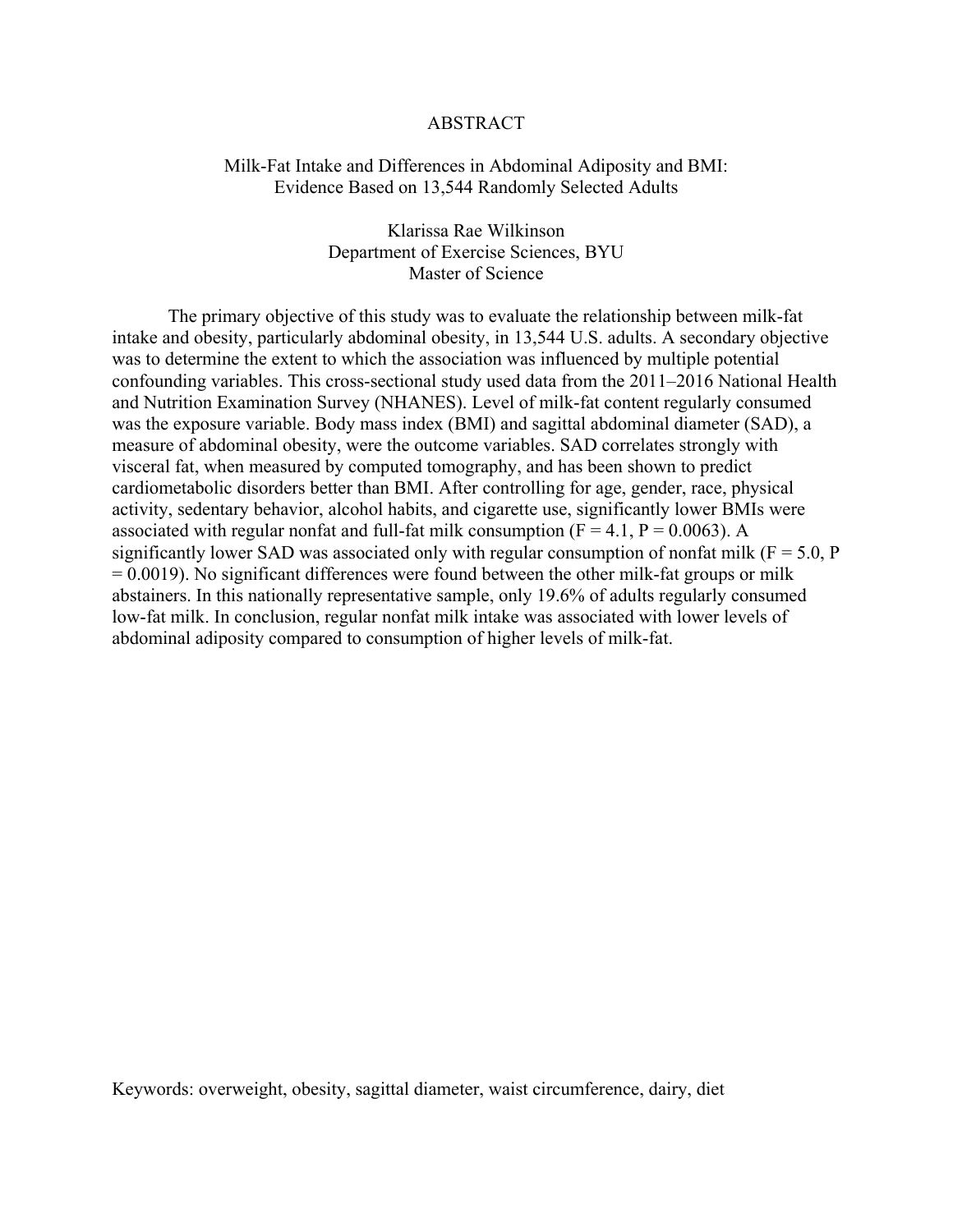# ACKNOWLEDGEMENTS

<span id="page-3-0"></span>I would like to express sincere thanks to Dr. Tucker for his expertise and guidance through this project. The time and feedback from my committee, Dr. Davidson and Dr. Bailey, is also greatly appreciated. I would also like to thank my husband Tanner for his frequent words of encouragement and moral support. Lastly, many thanks to the NHANES examiners and participants for making this research possible.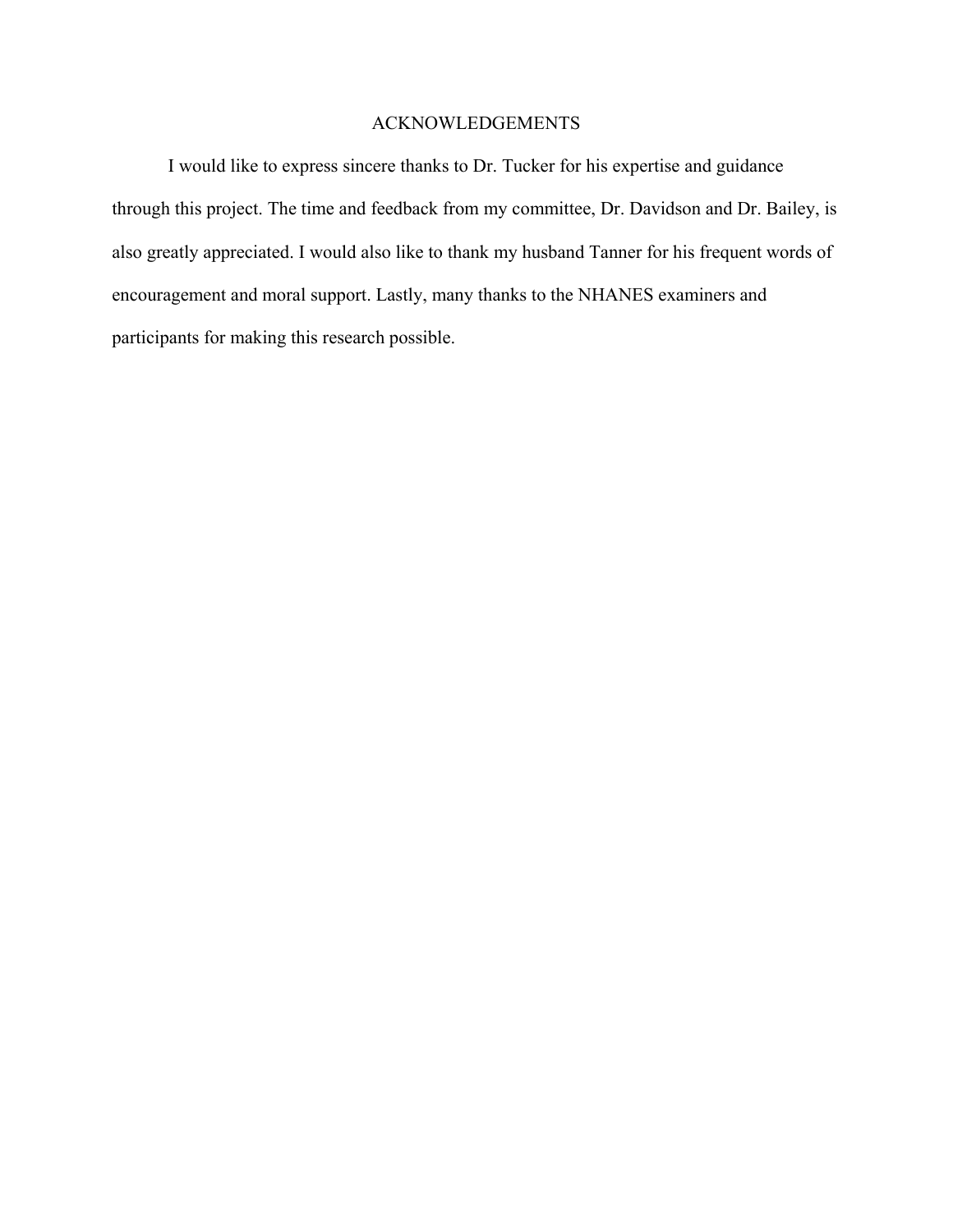<span id="page-4-0"></span>

# TABLE OF CONTENTS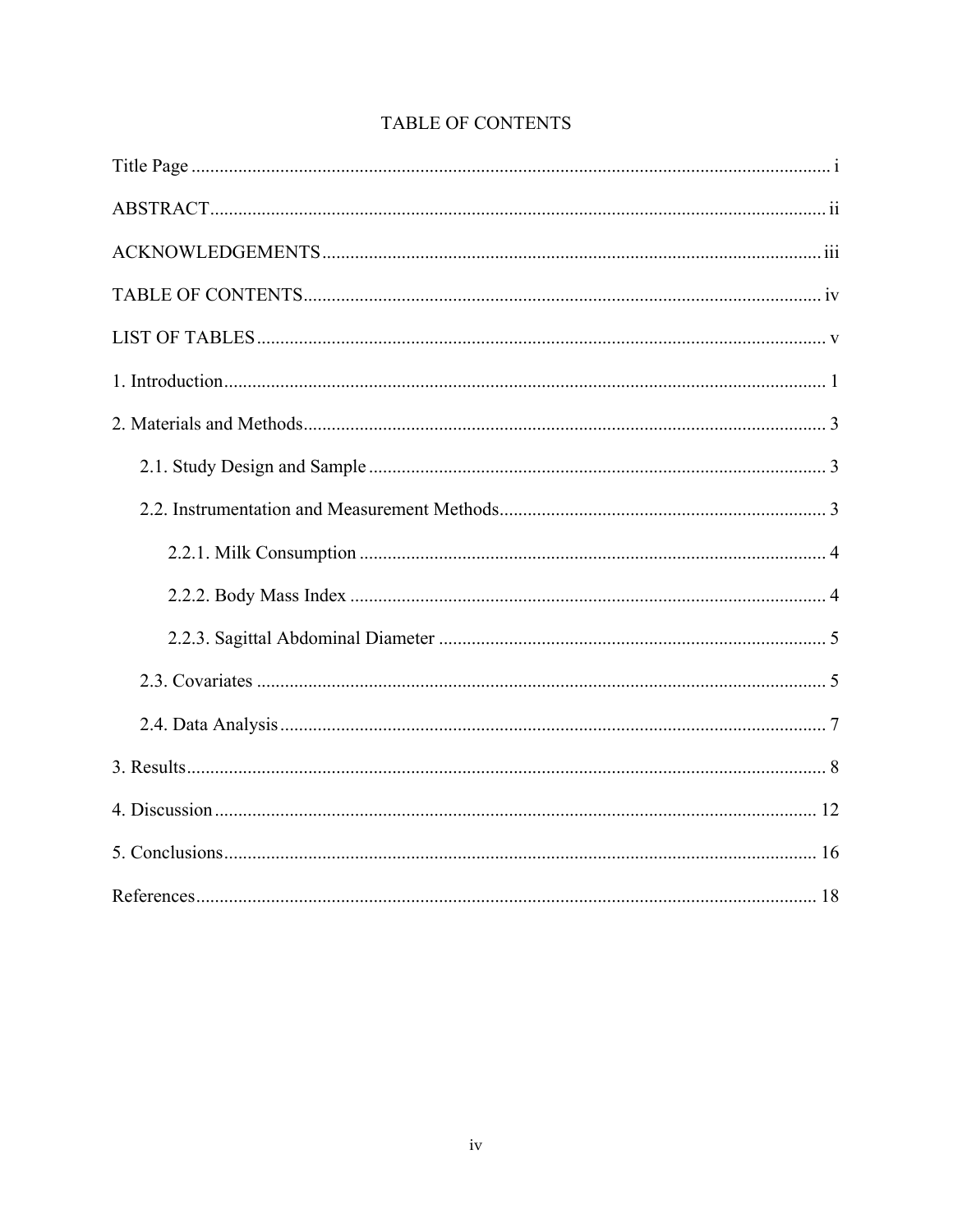# LIST OF TABLES

<span id="page-5-0"></span>

| Table 3. Differences in mean $(\pm SE)$ BMI or sagittal abdominal diameter by milk-fat content |  |
|------------------------------------------------------------------------------------------------|--|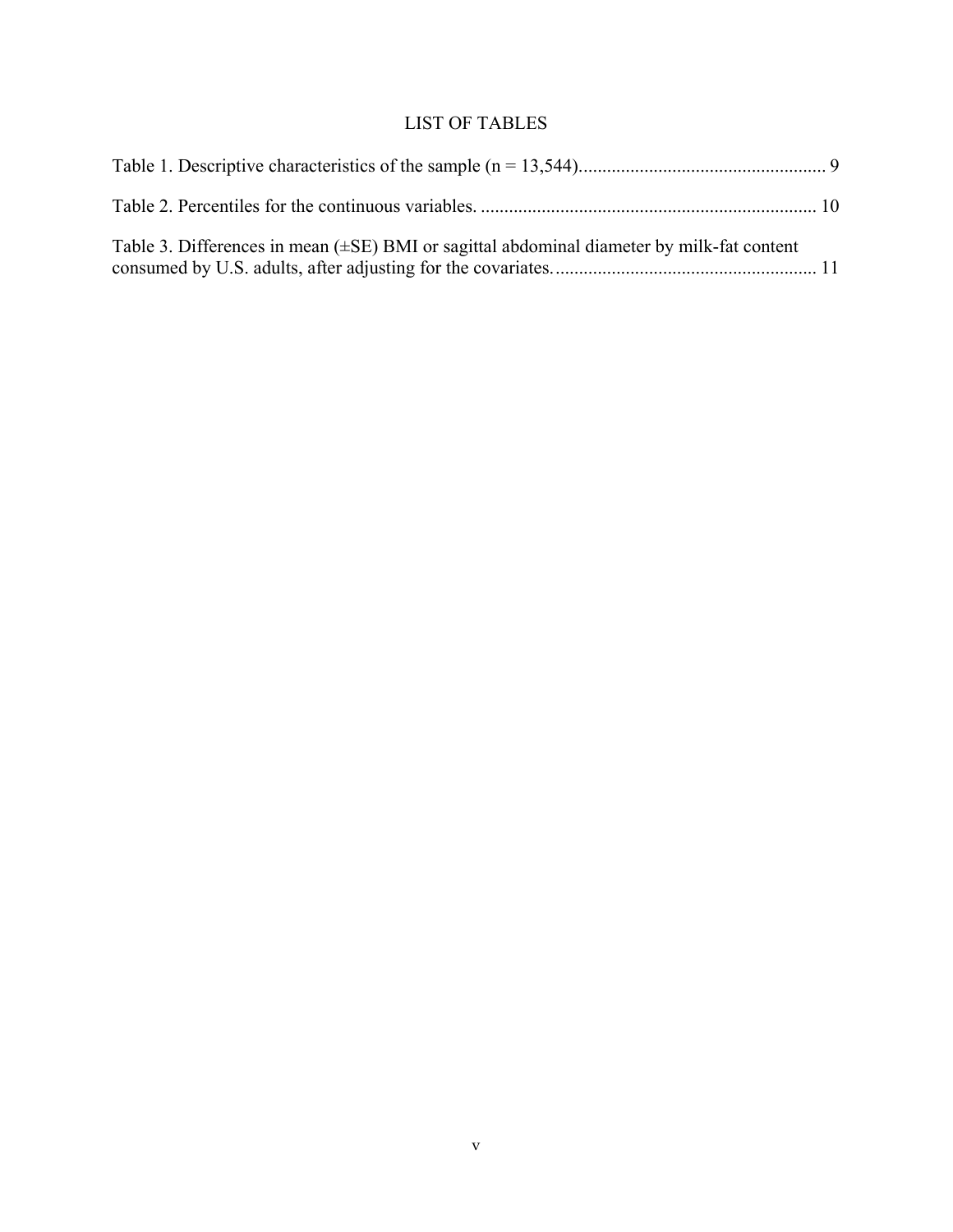<span id="page-6-0"></span>1. Introduction

Obesity is defined as a body mass index (BMI) of  $\geq$ 30 kg/m<sup>2</sup> [1]. Over the past 25 years, the prevalence of obesity in the United States has increased dramatically. Results from the 2017– 2018 National Health and Nutrition Examination Survey (NHANES) indicate that 42.4% of U.S. adults are obese, with 9.2% being severely obese [2]. This upward trend is not without consequences. A review of the health outcomes of obesity shows that as BMI increases, so does the risk of cardiovascular disease, type 2 diabetes, some forms of cancer, and other lifethreatening disorders [3].

In some cases, however, health problems can arise even without an increase in BMI [4]. Visceral adiposity, or abdominal obesity, is an independent risk factor for these and other comorbidities [5-10]. The widely accepted cut-point for abdominal obesity is a waist circumference of  $\geq$ 40 inches (100 cm) in men and  $\geq$ 35 inches (88 cm) in women [11]. Using this definition, approximately 52% of U.S. adults have abdominal obesity, compared to the 42% when classified using BMI [12].

One approach to combat the threat of obesity is a healthy diet. Daily energy balance is a function of energy intake and energy expenditure. Tipping the scale towards a negative energy balance, which is needed for weight loss, is best accomplished by decreasing total daily energy intake [13]. Thus, a healthy diet promotes the consumption of a variety of foods that help one stay within energy needs [14].

Milk has been purported as part of a healthy diet because of its rich source of nutrients, calcium, and protein. The association between milk intake and weight regulation has been the topic of many recent publications [15-18]. Several meta-analyses conclude that milk and dairy consumption are associated with decreased risk of obesity [19-25]. A few systematic reviews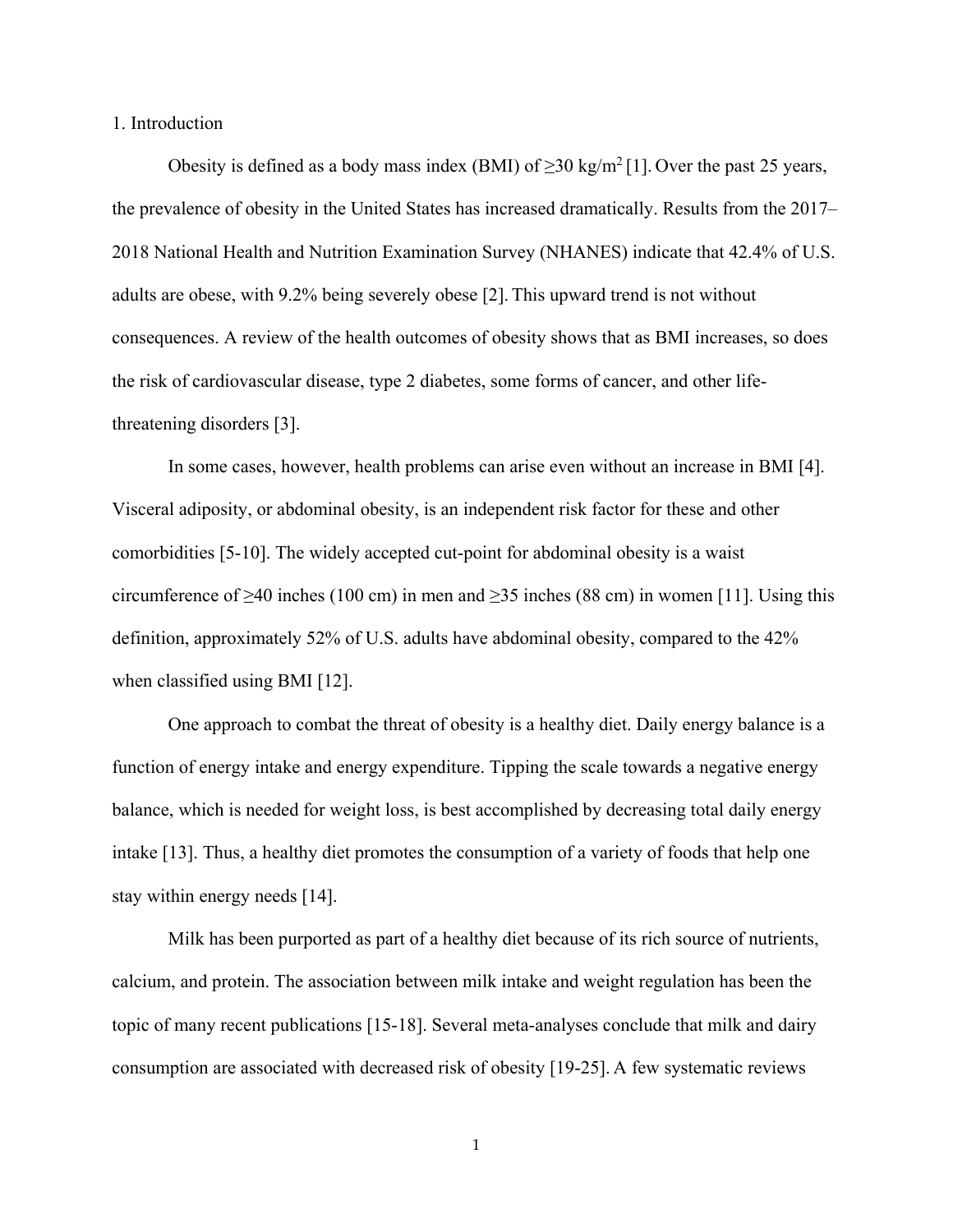have found no difference [17,26,27], and one meta-analysis reports a positive correlation between milk intake and obesity [15].

When it comes to the effect of low-fat compared to high-fat milk on body weight, the literature appears mixed. A systematic review by Kratz et al. [28] determined that observational data suggest an inverse association between high-fat dairy intake and obesity risk but remarked that the evidence was not conclusive. Of the 16 studies they reviewed, ten compared high-fat dairy to low-fat dairy. All ten reported an inverse relationship between high-fat dairy consumption and obesity measures, while low-fat had either a positive correlation or no relationship. Only one of these investigations looked at milk specifically, and showed that skim and 1% milk, not whole, were positively associated with an increase of BMI in children. It appears that no randomized controlled trials have evaluated low- and high-fat milk consumption and their effects on obesity in adults.

To date, few if any studies have explored the effect of milk-fat on abdominal obesity as opposed to general obesity. A 24-week randomized controlled trial by Zemel et al. [29] found that dairy intake resulted in greater total fat loss and fat loss in the trunk region than a control group with normal calorie restriction, but the fat content of milk was not considered. A significant amount of visceral or abdominal fat may pose greater risks than excess body weight and thus needs to be explored in conjunction with low- versus high-fat milk consumption [4-10].

The present study focused on determining the relationship between milk-fat intake and obesity, particularly abdominal adiposity, in 13,544 U.S. adults. Additionally, the influence of age, gender, race, physical activity, recreational computer use (physical inactivity), cigarette smoking, and alcohol use on the milk and obesity relationships were investigated.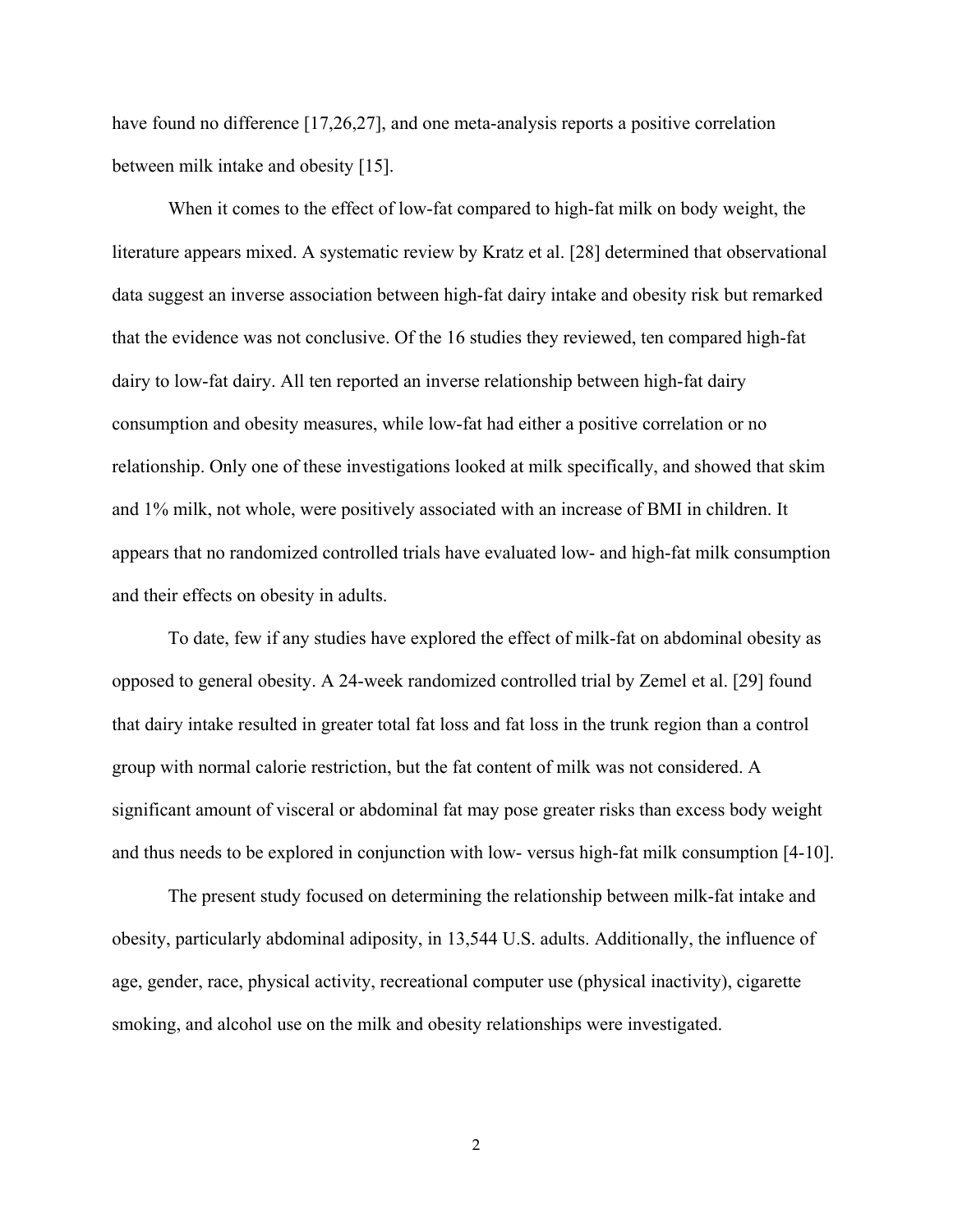#### <span id="page-8-0"></span>2. Materials and Methods

#### <span id="page-8-1"></span>*2.1. Study Design and Sample*

This cross-sectional study used data from the National Health and Nutrition Examination Survey (NHANES). NHANES is a major component of the National Center for Health Statistics which is a part of the Centers for Disease Control and Prevention. To collect data, NHANES conducts comprehensive interviews and physical examinations on nationally representative samples.

Prior to data collection, written informed consent was obtained from each participant. Data collection was approved by the Ethics Review Board for the National Center for Health Statistics and files were allowed to be posted on the NHANES website for public use [30]. On their website, NHANES provides a full description of data collection methods and procedures [31]. The present study utilized NHANES data collected from 2011–2016. The ethical approval code for NHANES data collection 2011–2016 is: Protocol #2011–17.

The current investigation consisted of a total of 13,544 participants, ages 20–79 years. Data were collected using a four-stage random sampling of noninstitutionalized U.S. adults. NHANES uses census data to select counties, blocks, dwelling units, and finally persons, selecting subsamples from each, in order for the data to be nationally representative [31]. *2.2. Instrumentation and Measurement Methods*

<span id="page-8-2"></span>In the present investigation, the exposure variable was milk consumption, indexed according to milk-fat content. There were two outcome measures: body mass index (BMI) and sagittal abdominal diameter (SAD), a measure of visceral adiposity. Age, sex, race, physical activity and inactivity levels, cigarette smoking, and alcohol use were included as covariates to control for their influence on the relationship between the exposure and outcome variables.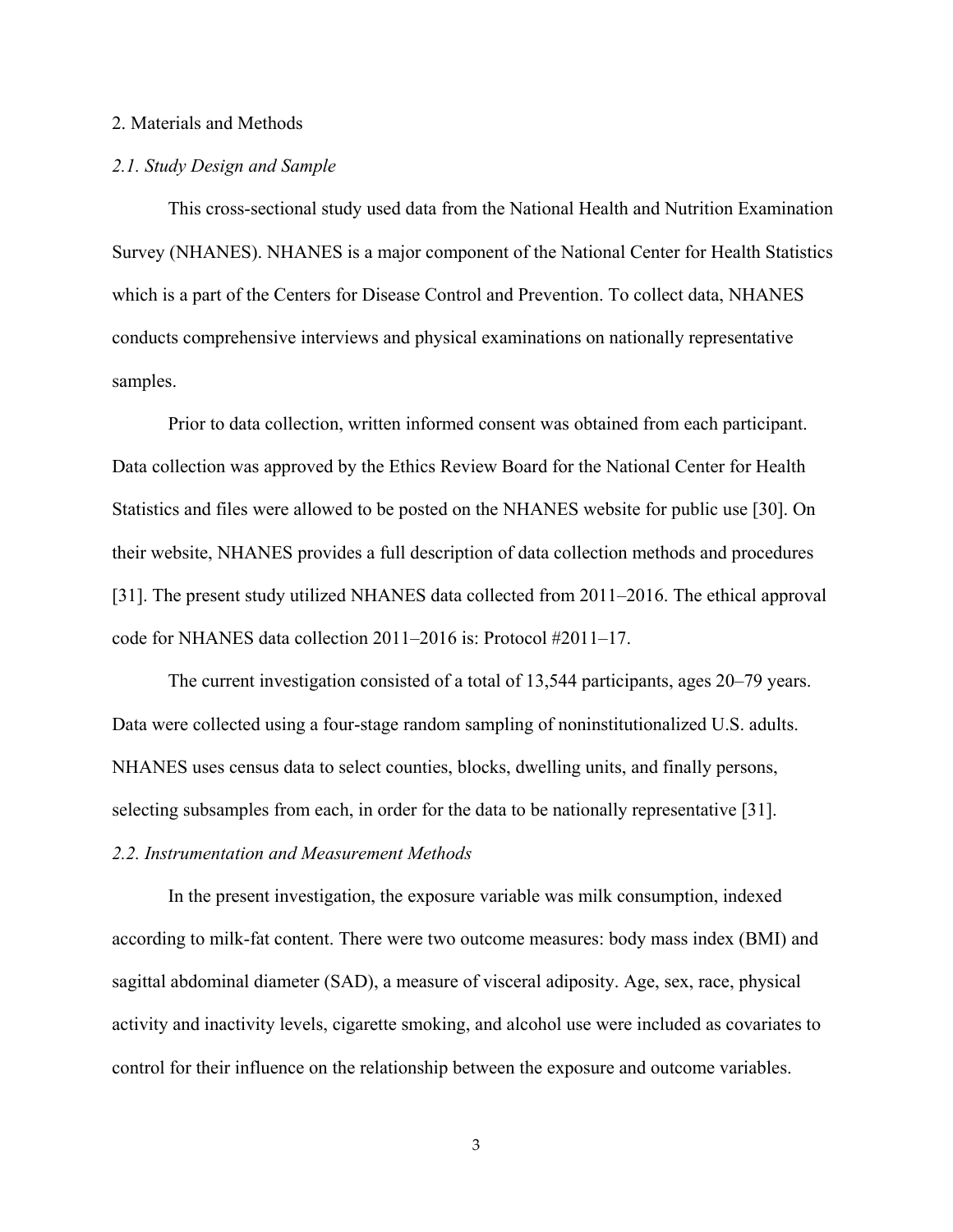#### <span id="page-9-0"></span>2.2.1. Milk Consumption

Milk consumption was measured using the NHANES Diet Behavior and Nutrition questionnaire [32]. Subjects were questioned about their milk consumption over the previous 30 days. The NHANES examiner asked, "Now I'm going to ask a few questions about milk products. Do not include their use in cooking. In the past 30 days, how often did you have milk to drink or on your cereal? Please include chocolate and other flavored milks as well as hot cocoa made with milk. Do not count small amounts of milk added to coffee or tea." Participants were able to answer: Never; Rarely (less than once a week); Sometimes (once a week or more, but less than once a day); Often (once a day or more); or Varied [32]. Participants who reported that their milk intake varied were not included in the study  $(n = 47)$ .

Subjects were also divided by the type of milk they reported drinking. The question was asked, "What type of milk was it? Was it usually…?" Subjects answered whole milk; 2% fat milk; 1% fat milk; fat-free or skim milk; soy milk; or other. Milk-fat percentage refers to the proportion of milk, by weight, that consists of butterfat. Regular milk drinkers were defined as someone who consumed any type of milk at least five times a week. Participants who reported that they solely drank soy milk ( $n = 82$ ) or another type other than cow's milk ( $n = 229$ ) were not included in the analyses [32].

#### <span id="page-9-1"></span>2.2.2. Body Mass Index

Body mass index (BMI) is an indicator of body weight independent of height. It was one of the two outcome measures, as it is frequently used as a measure of overweight and obesity. BMI is calculated as weight in kilograms divided by the square of height in meters. BMIs less than 18.5 classify a subject as underweight. Normal weight BMIs are  $18.5-24.9 \text{ kg/m}^2$ . A BMI of 25–29.9 is considered overweight, and BMIs of 30 or greater are classified as obese [33].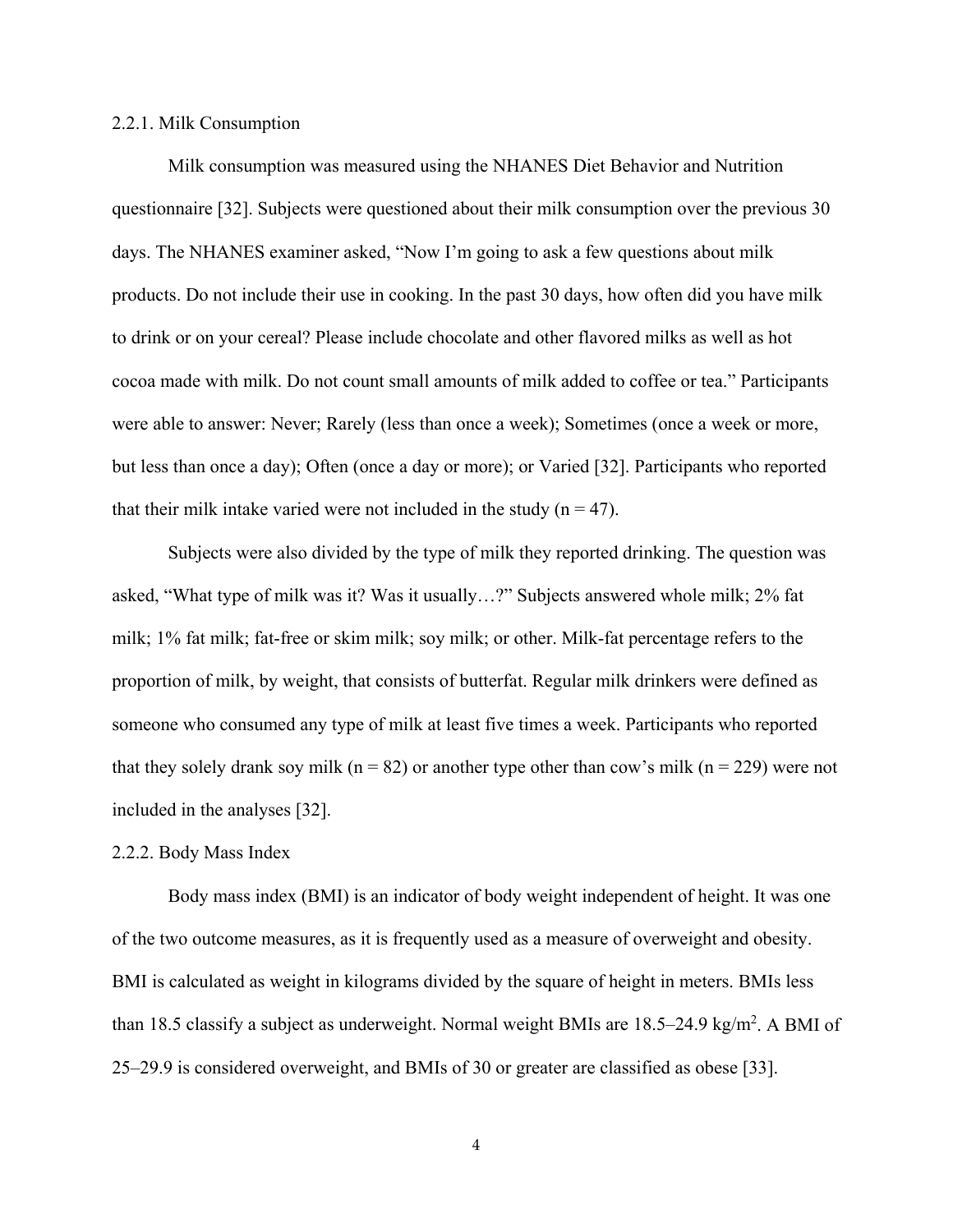Participants with extreme BMIs ( $>3$  standard deviations above the mean:  $>50.6$  kg/m<sup>2</sup>) were not included in the analyses  $(n = 184)$ .

#### <span id="page-10-0"></span>2.2.3. Sagittal Abdominal Diameter

Sagittal abdominal diameter (SAD) was used as a measure of visceral adiposity in the present study. SAD is an index of abdominal height [34]. It was measured with the subject in the supine position on an examination table. Knees were bent at a 90-degree angle with hands resting on the chest and feet flat on the table. The NHANES examiner located the uppermost lateral border of the right and left ilium, making a 5 cm mark on the abdomen along the iliac level line. An abdominal caliper was then used to measure the distance in centimeters between the small of the back and the abdominal mark. This measurement was taken at least two times to ensure accuracy. SAD has previously been shown to predict cardiometabolic disorders better than BMI and waist circumference [35-37], and correlates strongly with visceral fat as measured by computed tomography [38].

#### <span id="page-10-1"></span>*2.3. Covariates*

NHANES classifies race into five categories: Mexican American, Non-Hispanic Black, Non-Hispanic White, Other Hispanic, and Other Race. The NHANES racial categories were used in the present study.

A stadiometer was used to measure standing height [34]. Subjects stood up straight with their body weight evenly distributed, heels together, and feet pointing slightly outward. Head, shoulder blades, buttocks, and heels were in contact with the stadiometer backboard when height was taken. Weight was assessed in kilograms using a digital weight scale [34]. Each day, the scale was calibrated with a calibration weight. Participants stood on the center of the scale with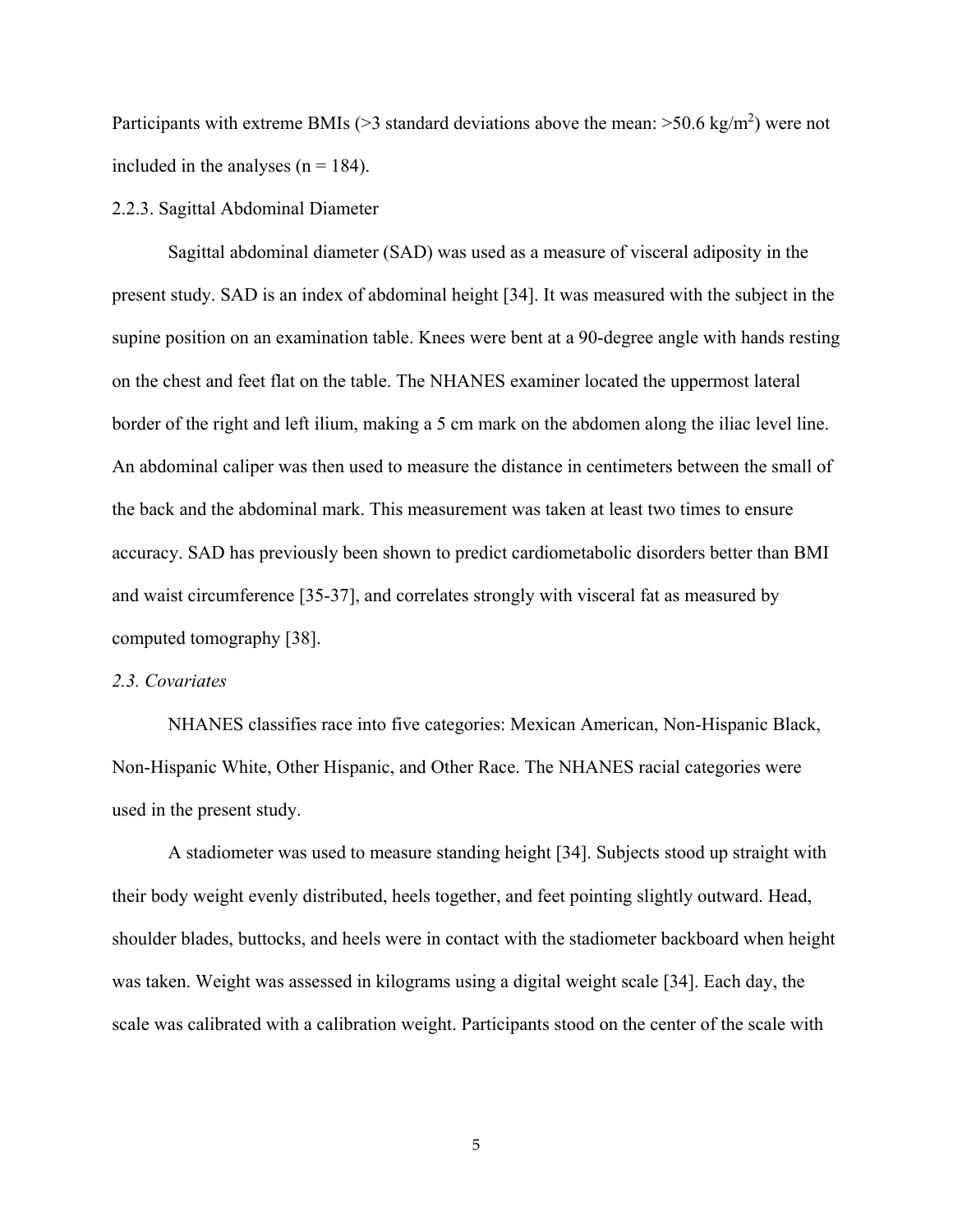hands at sides. The only clothing worn by subjects was underwear, disposable shirt and pants, and slippers, which were provided to them [34].

Physical activity (PA) levels were also measured via interview. As PA increases, energy expenditure increases [39]. Physically active people tend to weigh less and have less abdominal obesity than inactive people [40]. Hence, PA was used as a covariate in the present study. In the interviews, subjects were asked about the amount of time spent in moderate and vigorous physical activity. Moderate PA was defined as activity that causes small increases in breathing or heart rate, such as carrying light loads or brisk walking. Vigorous PA was defined as activity that causes large increases in breathing or heart rate, such as lifting heavy loads or jogging [41].

Specifically, an NHANES examiner asked, "In a typical week, on how many days do you do moderate-intensity sports, fitness, or recreational activities? "How much time do you spend doing moderate-intensity sports, fitness, or recreational activities on a typical day?" The same questions were asked for vigorous-intensity PA. For each intensity, days and minutes were multiplied together to calculate total minutes of moderate and total minutes of vigorous PA. These minutes were then added together, resulting in total moderate and vigorous PA (MVPA).

Physical inactivity, on the other hand, leads to a decrease in total daily energy expenditure [39]. As such, it has been shown to be a risk factor for obesity and abdominal obesity in correlational and causative studies [42,43]. In today's society, recreational computer use and gaming are often part of a sedentary lifestyle [44,45]. Therefore, subjects' recreational computer use was measured via questionnaire in the current investigation. Information was gathered about computer and portable game usage, not associated with work or school, over the past 30 days. Subjects responded with no recreational computer use, less than one-hour use per day, one hour, two hours, three hours, four hours, five or more hours, or do not know. Subjects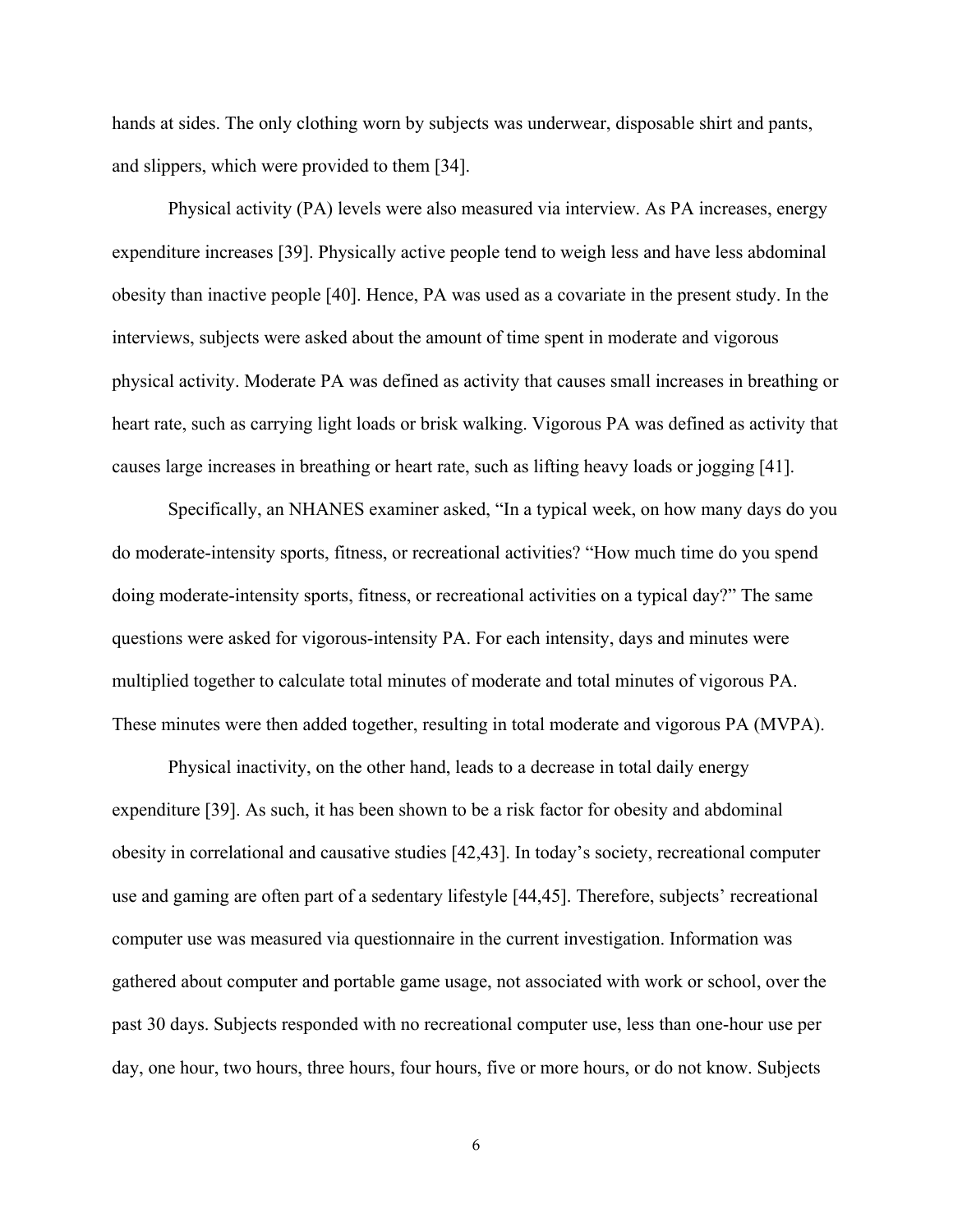who indicated more than zero and less than one-hour per day were assigned 0.5 hour per day of use. The highest two use categories were combined into one category, four hours or more per day.

Cigarette smokers are less likely to be obese than nonsmokers, hence smoking was used as another covariate in the present investigation [46-48]. Smoking was indexed using the average number of cigarettes smoked per day during the past 30 days. An NHANES examiner asked, "During the past 30 days, on the days that you smoked, about how many cigarettes did you smoke?" Possible responses were any range of values from one to 95 [41].

Alcohol use was included as the final covariate in the current study. NHANES divides alcohol use into three categories by gender. Women who had two or more alcoholic drinks per day or men who had three or more were considered heavy drinkers. Women who consumed  $\geq 0$ to <2 alcoholic drinks per day or men who consumed >0 to <3 drinks were considered moderate drinkers. Those who did not drink alcohol were categorized as abstainers. Alcohol use has been shown to be a risk factor for obesity [49].

#### <span id="page-12-0"></span>*2.4. Data Analysis*

In the present investigation, strata, clusters, and individual sample weights were employed in the analyses so the results can be generalized to all civilian, noninstitutionalized adults in the United States. Although a sample size of 13,544 adults would usually result in substantial statistical power, NHANES use of a multilevel sampling strategy reduced power significantly. Specifically, instead of approximately 13,544 degrees of freedom (df), because of nesting, degrees of freedom in the denominator was computed as the number of clusters minus the number of strata, which resulted in 47 df.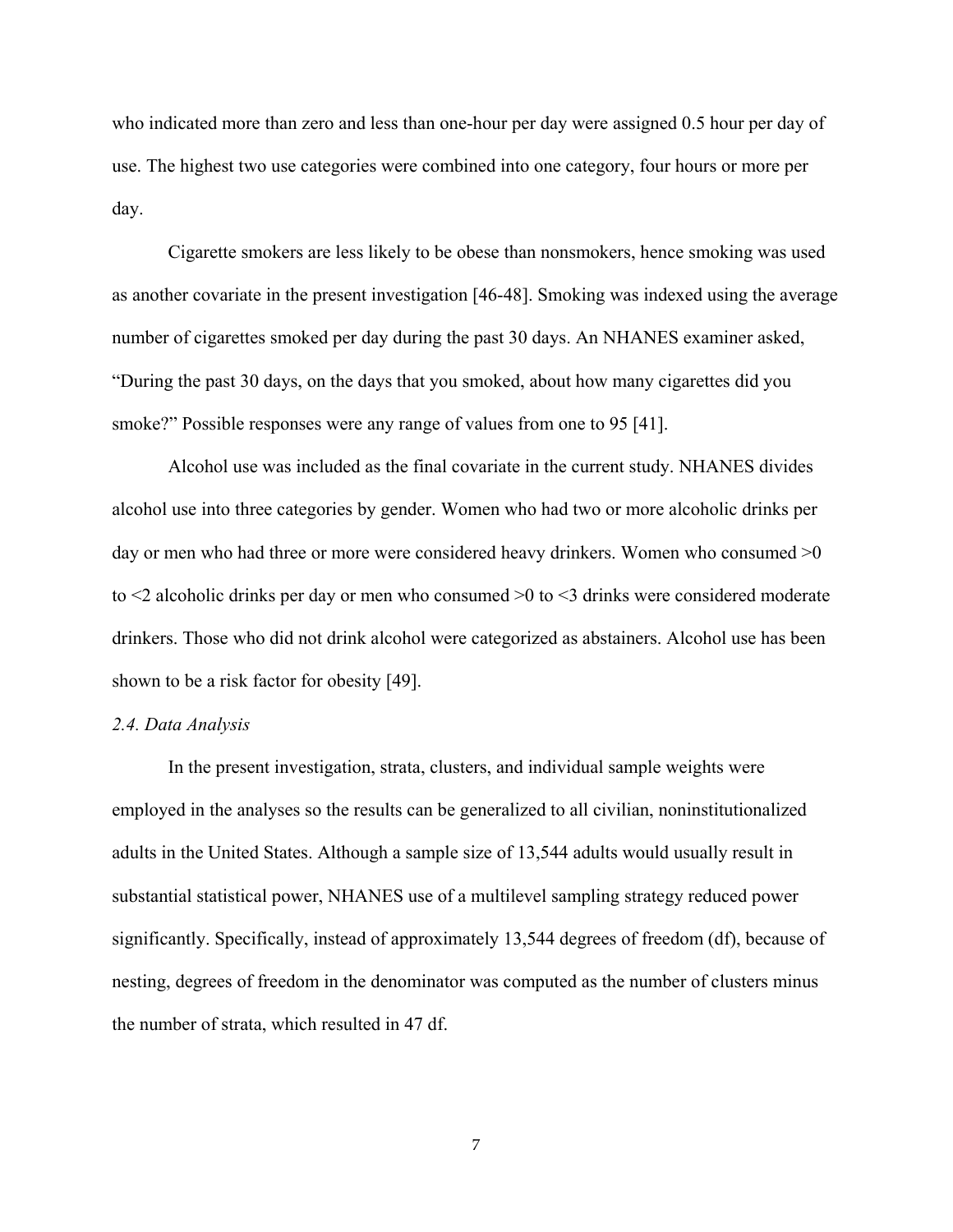There was one exposure variable in the analyses: the fat content of the milk consumed. There were two outcome variables: BMI and the sagittal abdominal diameter (SAD). A number of covariates were controlled statistically to reduce their influence on the relationship between the exposure variables and the outcome measure, specifically age, sex, race, physical activity, physical inactivity, cigarette smoking, and alcohol use.

The two outcome variables, BMI and SAD, were treated as continuous variables. The exposure variable, the milk-fat content regularly consumed by participants, was treated as a categorical variable. One-way analysis of variance (ANOVA) was used employing the SAS SurveyReg procedure to determine mean BMI or SAD differences across the milk-fat categories. Potential mediating variables were controlled using partial correlation, and the Least Squares Means (LSMeans) procedure was employed to generate adjusted means.

SAS version 9.4 (SAS Institute, Inc., Cary, NC) was the software utilized to analyze the data. All of the analyses were two-sided and alpha was set at  $\leq 0.05$  for statistical significance. 3. Results

<span id="page-13-0"></span>Participants were randomly selected, and sample weights were used so the results are generalizable to the civilian, noninstitutionalized U.S. adult population. A total of 6,743 men and 6,801 women were included in the study ( $n = 13,544$ ). The average ( $\pm$ SE) age of the sample was 46.3 ( $\pm$ 0.3) years. Table 1 displays the categorical variables of the study. Milk abstainers comprised 39.6% of the sample, 27.9% reported they drank milk sometimes, and 32.5% reported they drank milk often. The most commonly consumed milk was 2% milk-fat (25.8%), followed by full-fat milk (15.0%). Sedentary behavior was quantified using hours of recreational computer use. Computer use for school or work was not counted. A majority of subjects reported 0.5 hours per week or less, and about 30% indicated they participated in 2 hours or more of recreational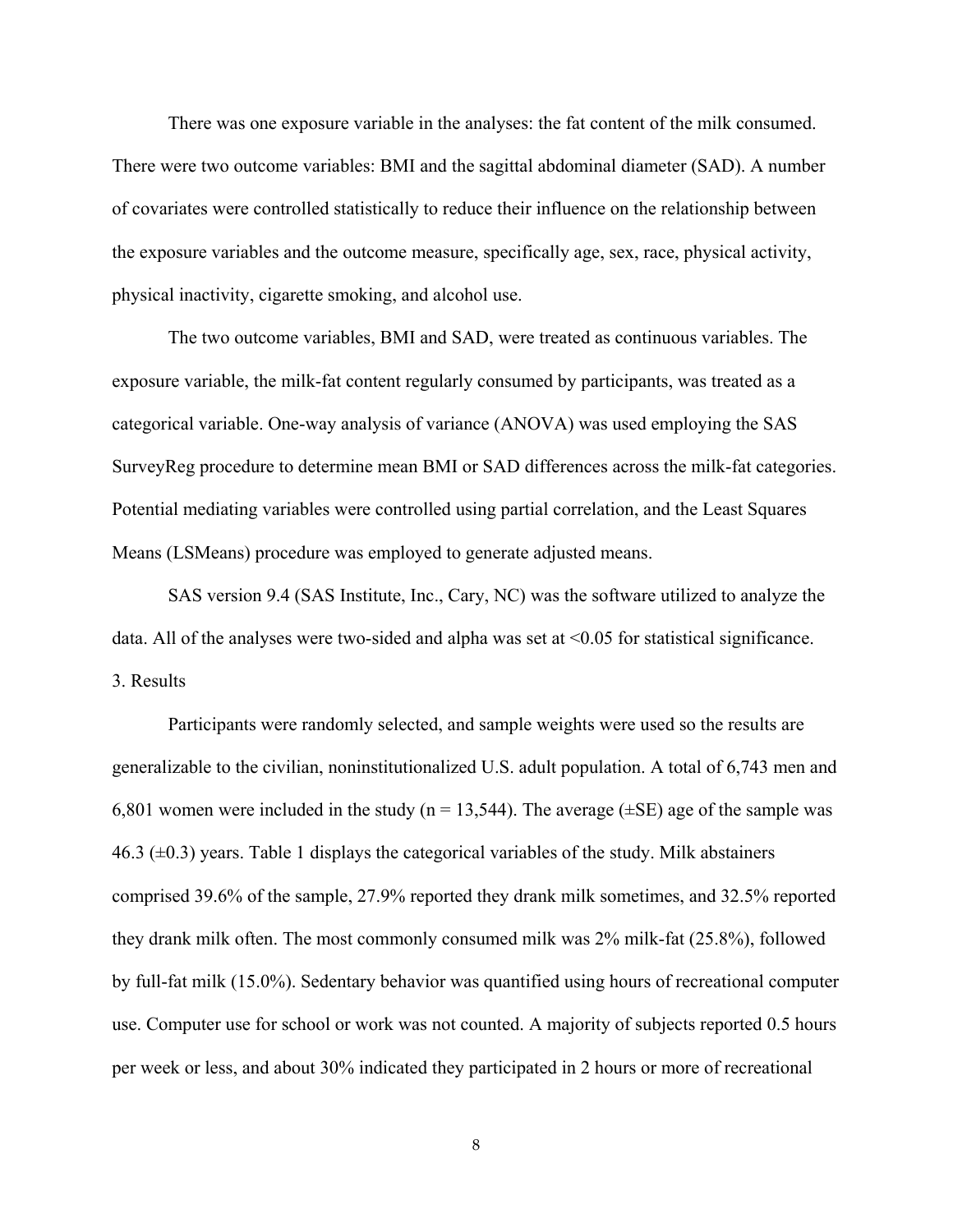computer use. The percentage of the sample that were alcohol abstainers, moderate drinkers, or

heavy drinkers was relatively equal.

| Variable                | N    | Weighted % | <b>SE</b> |
|-------------------------|------|------------|-----------|
| Gender                  |      |            |           |
| Men                     | 6743 | 49.7       | 0.4       |
| Women                   | 6801 | 50.3       | 0.4       |
| Race                    |      |            |           |
| Mexican American        | 1957 | 9.0        | 1.2       |
| Other Hispanic          | 1497 | 6.3        | 0.8       |
| Non-Hispanic White      | 4893 | 65.1       | 2.2       |
| Non-Hispanic Black      | 3060 | 11.2       | 1.2       |
| <b>Other Race</b>       | 2137 | 8.4        | 0.6       |
| Sedentary Behavior‡     |      |            |           |
| 0 hours/week            | 4134 | 22.4       | 1.0       |
| $0.5$ hours/week        | 3283 | 28.3       | 0.7       |
| 1 hours/week            | 2259 | 19.6       | 0.6       |
| 2 hours/week            | 1736 | 13.9       | 0.4       |
| 3 hours/week            | 815  | 6.1        | 0.3       |
| 4 or more hours/week    | 1314 | 9.7        | 0.4       |
| Alcohol Use             |      |            |           |
| Abstainer               | 5089 | 30.3       | 0.9       |
| <b>Moderate Drinker</b> | 4047 | 33.3       | 0.9       |
| Heavy Drinker           | 4408 | 36.4       | 0.7       |
| Milk Intake Frequency*  |      |            |           |
| Never/Rarely            | 5534 | 39.6       | 0.8       |
| Sometimes               | 3816 | 27.9       | 0.6       |
| Often                   | 4194 | 32.5       | 0.7       |
| Milk-Fat Consumed       |      |            |           |
| <b>Milk Abstainers</b>  | 5547 | 39.6       | 0.7       |
| Full-Fat                | 2435 | 15.0       | 1.4       |
| 2% Milk                 | 3588 | 25.8       | 1.3       |
| 1% Milk                 | 1025 | 9.2        | 1.1       |
| Nonfat Milk             | 949  | 10.4       | 1.2       |

<span id="page-14-0"></span>Table 1. Descriptive characteristics of the sample  $(n - 12, 544)$ .

\*For the Milk Intake Frequency variable, adults reporting "Never/Rarely" consumed milk < once per week; "Sometimes" was > once per week, but < once per day; and "Often" consumed milk at least once per day. ‡Hours of recreational computer use were used to index sedentary behavior. The Weighted % column shows the distribution of subjects after the NHANES sample weights were applied. The Weighted % values are more meaningful than the number of subjects because they consider the sample weights and reflect the percentage of the U.S. population that practice the behavior. SE is standard error of the weighted percentage.

The average ( $\pm$ SE) BMI of the subjects was 29.1 ( $\pm$ 0.1) kg/m<sup>2</sup>, and the average sagittal

abdominal diameter (SAD) was 22.7  $(\pm 0.1)$  cm. In the sample, 40% of subjects accumulated zero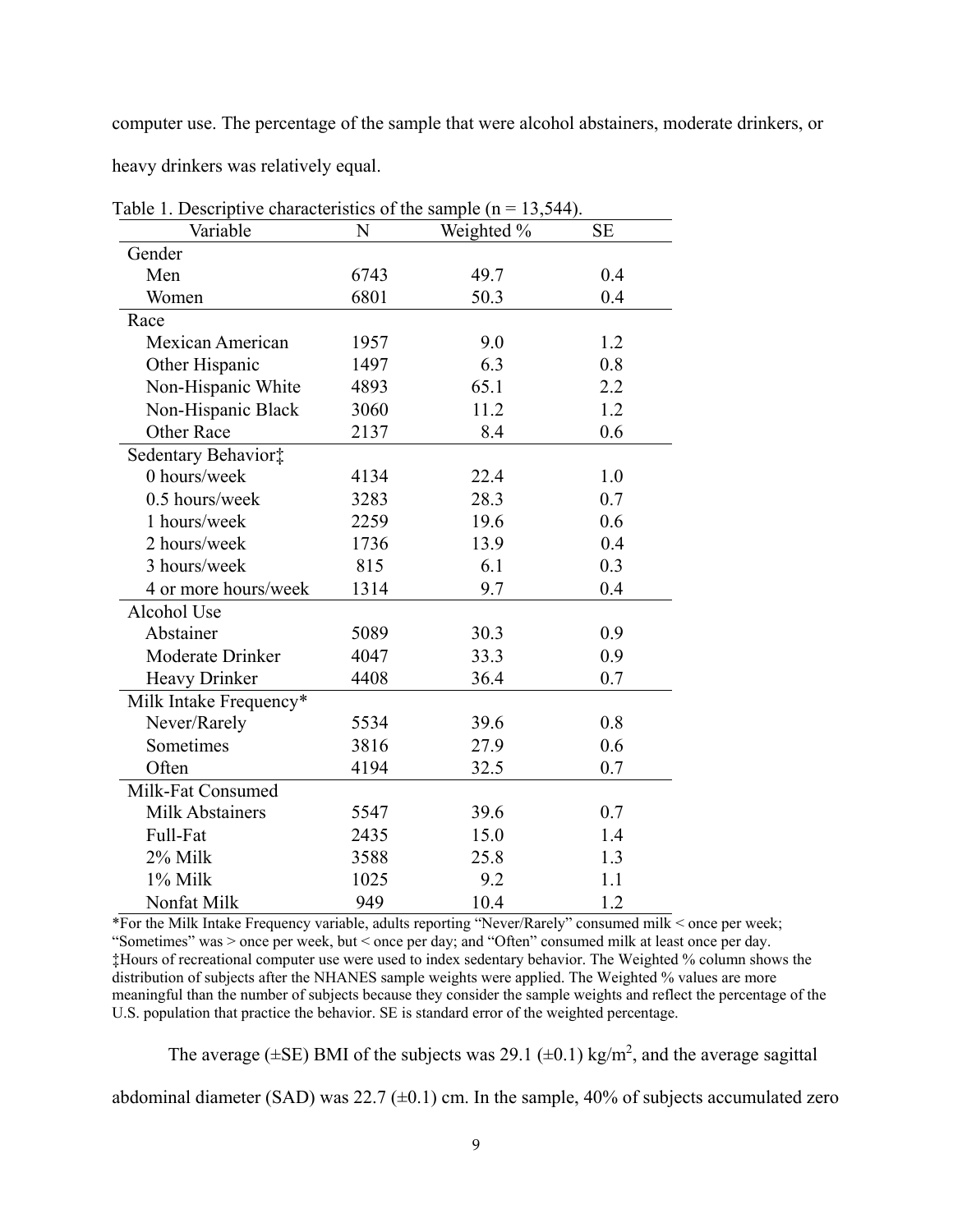minutes of moderate to vigorous physical activity (MVPA) per week, with the mean  $(\pm SE)$  being 162 ( $\pm$ 5) minutes per week. Additionally, for the less than 20% of the NHANES sample that smoked, average ( $\pm$ SE) number of cigarettes each month was 69.9 ( $\pm$ 3.7).

Table 2 displays the percentiles associated with the continuous variables of the study. The

median value for BMI was  $28.0$  ( $\pm$ 0.1) kg/m<sup>2</sup> and the median for SAD was  $22.2$  ( $\pm$ 0.1) cm.

Median minutes of MVPA per week was 56.6  $(\pm 7.4)$ . The median number of cigarettes smoked

over a 30-day period was  $0$  ( $\pm$ 3.3) since most of the population were nonsmokers.

| Variable                     | Percentile $(\pm SE)$ |                  |                  |                  |                  |
|------------------------------|-----------------------|------------------|------------------|------------------|------------------|
|                              | $\zeta$ th            | 25 <sub>th</sub> | 50 <sup>th</sup> | 75 <sub>th</sub> | 95 <sup>th</sup> |
| BMI $(kg/m2)$                | $20.6 \pm 0.1$        | $24.4 \pm 0.1$   | $28.0 \pm 0.1$   | $32.6 \pm 0.2$   | $41.4 \pm 0.3$   |
| Sagittal Diameter (cm)       | $16.5 \pm 0.1$        | $19.4 \pm 0.1$   | $22.2 \pm 0.1$   | $25.5 \pm 0.1$   | $30.5 \pm 0.2$   |
| Smoking (cigarettes/30 days) | $0 \pm 3.3$           | $0 \pm 3.3$      | $0 \pm 3.3$      | $0 \pm 3.3$      | $582.5 \pm 36.0$ |
| MVPA (minutes/week)          | $0 \pm 8.3$           | $0 \pm 8.3$      | $56.6 \pm 7.4$   | $236.4 \pm 8.2$  | $680.7 \pm 27.6$ |

<span id="page-15-0"></span>Table 2. Percentiles for the continuous variables.

SE: standard error. A sample weight was included with each statistical analysis, so the results represent the U.S. adult population. Smoking was indexed as the number of cigarettes smoked per 30 days. MVPA was the combined minutes of moderate and vigorous physical activity per week. Less than 20% of the sample smoked, hence no number is reported until the 95th percentile. Similarly, adults in the 5th and 25th percentiles for MVPA accumulated less than 10 minutes of MVPA per week.

Table 3 compares the BMI and SAD means according to milk-fat intake. Model 1

controlled for the demographic covariates only (age, gender and race). Milk abstainers and those who drank 1% or 2% had statistically equal BMIs, whereas subjects who drank nonfat or full-fat milk had significantly lower BMIs than the other groups ( $F = 4.5$ ,  $P = 0.0037$ ). The difference in BMI between nonfat or full-fat milk drinkers was not statistically significant.

Milk-fat intake associated with SAD outcomes were different than for BMI. Specifically, the smallest average SAD was seen in nonfat milk drinkers. There was no difference in SAD between adults who consumed full-fat milk, 2%, 1%, or milk abstainers. However, adults who drank nonfat milk had significantly smaller mean sagittal abdominal diameters than each of the other milk-fat groups and milk abstainers ( $F = 5.6$ ,  $P = 0.0009$ ).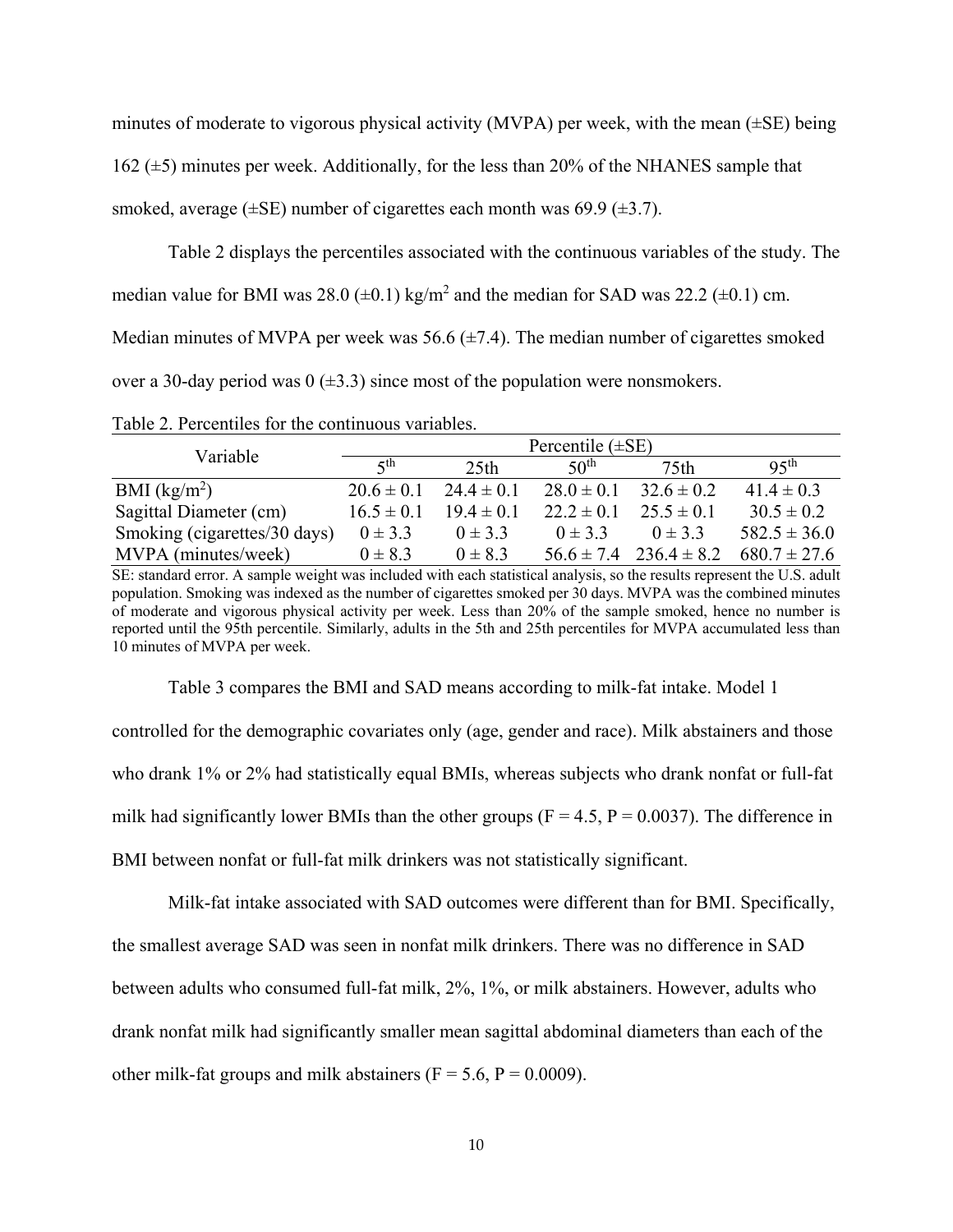Model 2 in Table 3 controlled for the demographic and lifestyle covariates: age, gender, race, physical activity, sedentary behavior, alcohol habits, and cigarette use. Similar to Model 1, statistically equal mean BMIs were seen in milk abstainers, those who drank 1%, and those who consumed 2% milk-fat. Drinking nonfat or full-fat milk compared to 1%, 2%, or abstaining from milk was associated with significantly lower BMIs ( $F = 4.1$ ,  $P = 0.0063$ ).

According to Model 2, with all the covariates controlled, mean SAD was smaller in nonfat milk drinkers compared to each of the other milk groups: 1%, 2%, full-fat, and also milk abstainers ( $F = 5.0$ ,  $P = 0.0019$ ). Although nonfat milk consumers had significantly smaller sagittal diameters, the other milk groups did not differ significantly from each other.

<span id="page-16-0"></span>Table 3. Differences in mean (*±*SE) BMI or sagittal abdominal diameter by milk-fat content consumed by U.S. adults, after adjusting for the covariates.

|            | Milk-Fat Content Typically Consumed                                                                 |  |  |  |        |              |
|------------|-----------------------------------------------------------------------------------------------------|--|--|--|--------|--------------|
|            | Milk Abstainer Full-Fat 2% 1%                                                                       |  |  |  | Nonfat |              |
| Model:     | Mean $\pm$ SE Mean $\pm$ SE Mean $\pm$ SE Mean $\pm$ SE Mean $\pm$ SE F                             |  |  |  |        | $\mathbf{P}$ |
| Model 1    |                                                                                                     |  |  |  |        |              |
| BMI        | $29.3 \pm 0.1^b$ $28.4 \pm 0.3^a$ $29.4 \pm 0.2^b$ $29.5 \pm 0.3^b$ $28.4 \pm 0.4^a$ 4.5 0.0037     |  |  |  |        |              |
| SAD        | $22.8 \pm 0.1^b$ $22.5 \pm 0.2^b$ $23.0 \pm 0.2^b$ $22.9 \pm 0.2^b$ $21.9 \pm 0.2^a$ 5.6 0.0009     |  |  |  |        |              |
| Model 2    |                                                                                                     |  |  |  |        |              |
| <b>BMI</b> | $29.3 \pm 0.1^b$ $28.5 \pm 0.3^a$ $29.3 \pm 0.2^b$ $29.3 \pm 0.3^b$ $28.3 \pm 0.4^a$ 4.1 0.0063     |  |  |  |        |              |
| <b>SAD</b> | $22.7 \pm 0.1^b$ $22.6 \pm 0.2^b$ $23.0 \pm 0.2^b$ $22.9 \pm 0.2^b$ $22.0 \pm 0.2^a$ $5.0$ $0.0019$ |  |  |  |        |              |

BMI was used as a measure of weight independent of height. SAD was used as an index of abdominal adiposity. a,b Means on the same row with the same superscript letter are not statistically different  $(P > 0.05)$ . Levels of milk-fat intake were defined as follows—Milk Abstainer: subjects who never consumed milk ( $n = 5541, 57.0\%$ ); Full-fat: participants who usually consumed whole or full-fat milk.  $(n = 1219, 12.5\%)$ ;  $2\%$ : individuals who typically consumed 2% milk (n = 1857, 19.1%); 1%: adults who usually consumed 1% milk (n = 540, 5.6%); Nonfat: participants who typically consumed nonfat, skim, or  $0.5\%$  milk ( $n = 571, 5.9\%$ ). When summed, percentages may not equal 100% because of rounding. Participants who reported drinking milk "sometimes" were not included in the analysis. SE is standard error of the mean. Model 1 compares BMI and SAD means separately, after controlling for the demographic covariates (age, gender, and race). Model 2 compares BMI and SAD means separately, after adjusting for the demographic and lifestyle (age, gender, race, physical activity, sedentary behavior, alcohol habits, and cigarette use) covariates. The NHANES sample weights assigned to each subject are not reflected in the number of participants in each category (n). However, the sample weight is applied to the percentage (%) following the sample size. Therefore, the percentage is a more meaningful value.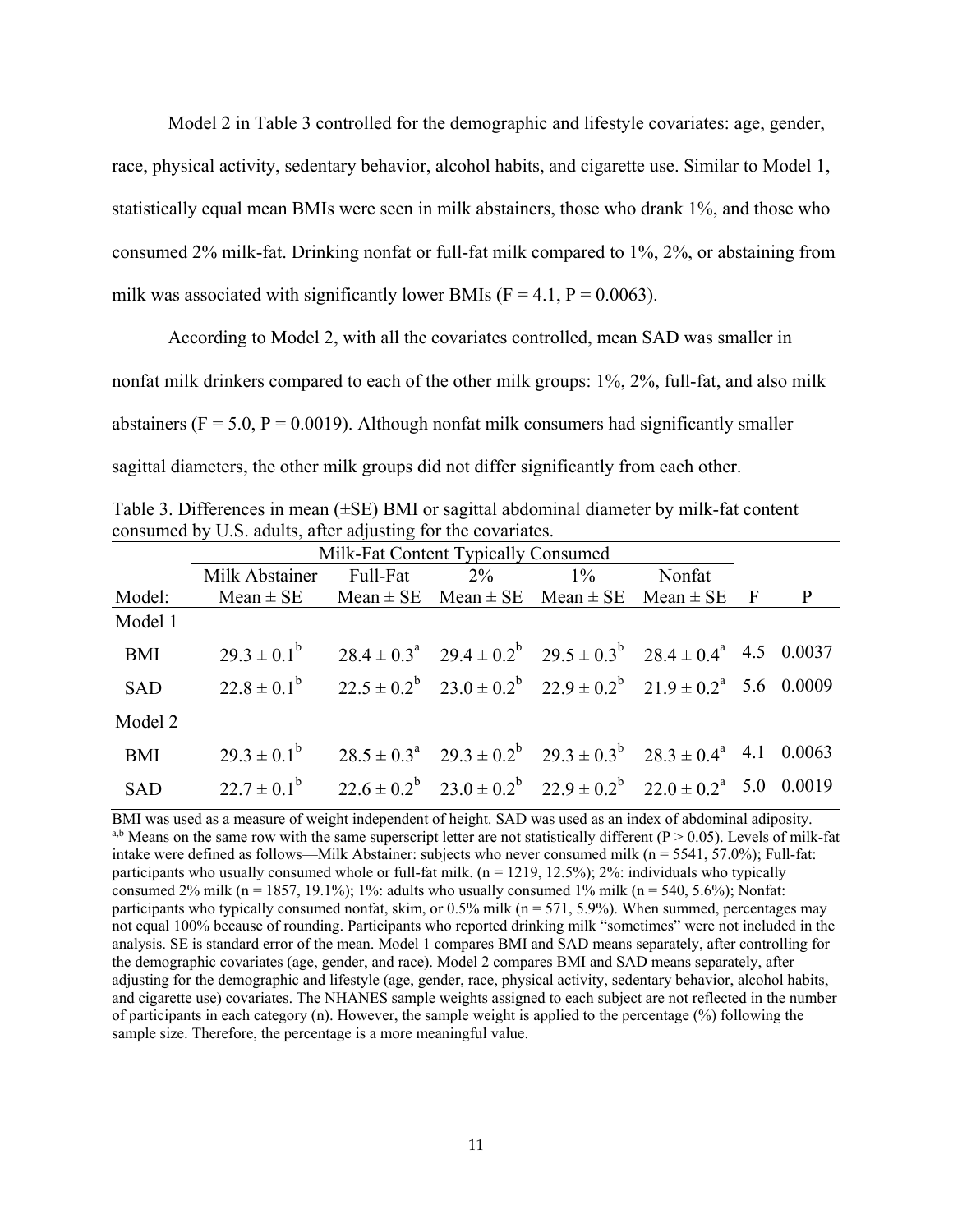<span id="page-17-0"></span>4. Discussion

The objective of this study was to assess the relationship between milk-fat intake and obesity. General obesity was measured using BMI and abdominal obesity, the primary focus of the study, was measured by SAD (sagittal abdominal diameter). The results were derived using a random sample of 13,544 U.S. adults as part of the National Health and Nutrition Examination Survey (NHANES). A secondary aim was to determine the extent to which a number of demographic and lifestyle covariates influenced the relationship between milk-fat intake, obesity, and abdominal adiposity.

This study resulted in several meaningful findings. First, adults who regularly drank either nonfat or full-fat milk had significantly lower BMIs than adults who drank 1% or 2% milk or abstained from drinking milk. However, when the relationship between milk-fat intake and SAD was evaluated, only nonfat milk drinkers had significantly lower SADs compared to the other milk-fat groups. These results remained significant after controlling for potential confounding factors.

Results of the present study support the current Dietary Guidelines for Americans (2015– 2020) [50], which encourage adults to consume low-fat milk, rather than high-fat milk. The Guidelines define low-fat milk as nonfat milk or 1%. Given the lower prevalence of abdominal adiposity in nonfat milk consumers compared to adults who drink 1%, milk drinkers should probably consume nonfat milk, rather than 1%, even though both are labeled low-fat.

According to Table 1, a total of 19.6% of adults consume low-fat milk. Only 10.4% drink nonfat milk. The percentage of adults who drink high-fat milk (2% and full-fat) is 40.8%, and 39.6% are not regular milk drinkers. It appears that a large number of U.S. adults regularly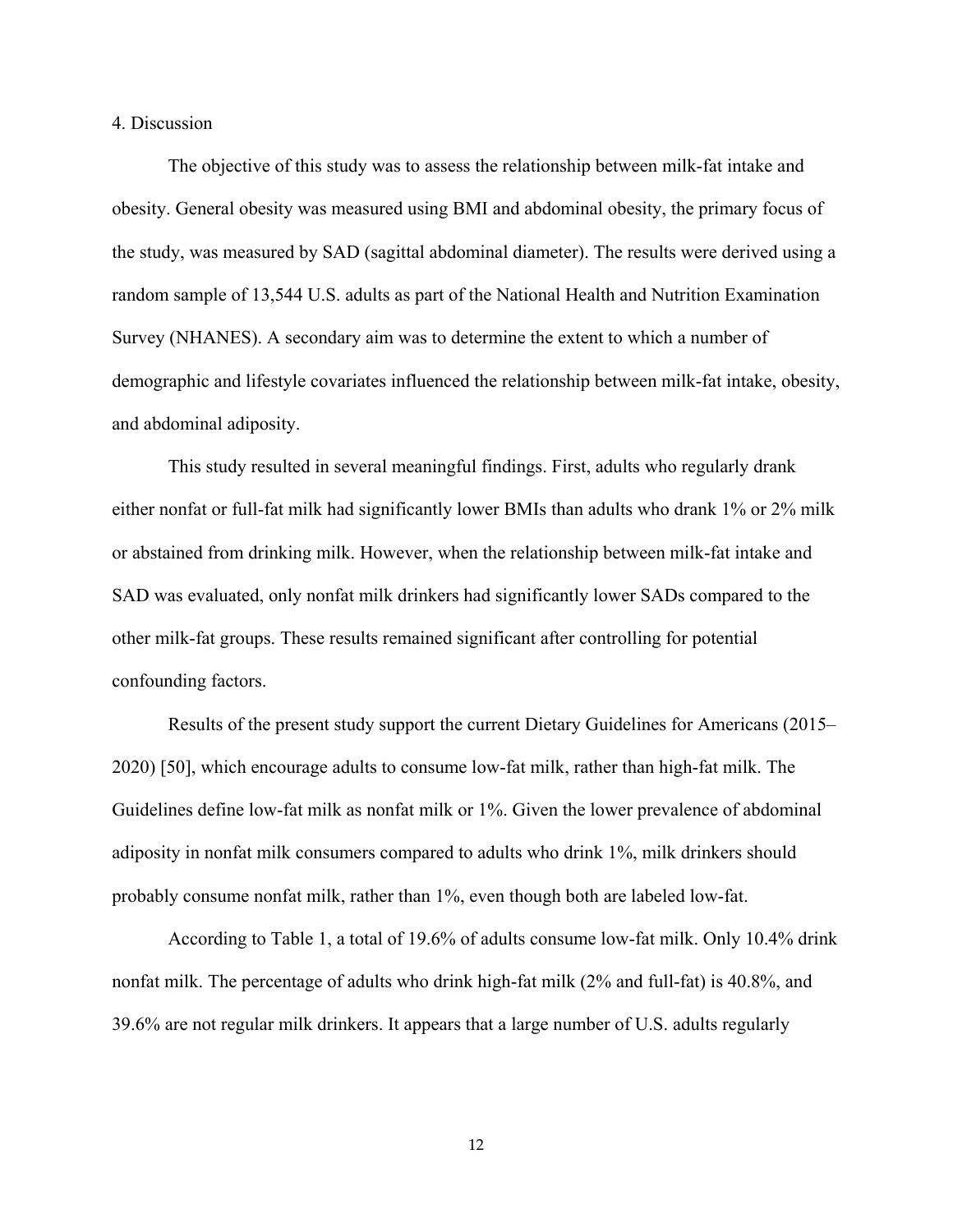consume high-fat milk, which is discouraged by the U.S. Dietary Guidelines [50] and is associated with increased abdominal fat (SAD) in the current study.

Other studies have shown similar relationships between low-fat milk intake and BMI [51- 53]. For example, an eight-week randomized crossover trial by Alonso et al. [54] compared the addition of either low-fat dairy or high-fat dairy to young adults' diets. They found that the inclusion of high-fat dairy significantly increased body weight compared to low-fat dairy.

Faghih et al. [55] randomized 100 premenopausal women to one of the following regimens for eight weeks, all of which included a deficit of 500 kcal/day: 1) 500–600 mg/day dietary calcium, 2) 800 mg/day calcium supplement, 3) three servings/day of low-fat milk, or 4) three servings/day of soy-milk. Weight reductions in low-fat milk, soy milk, calcium supplement and control groups were  $4.4 \pm 1.9$  kg,  $3.5 \pm 1.3$  kg,  $3.9 \pm 2.4$  kg and  $2.9 \pm 1.6$  kg, respectively. The authors concluded that increasing low-fat milk intake reduced weight and waist circumference beyond an energy-restricted diet.

A randomized controlled trial by Rossi et al. [56] treated 40 obese women for 12 weeks. Participants were given iso-caloric diets, with one group consuming no dairy and the other consuming two servings of low-fat dairy per day. After 12 weeks, subjects in the no dairy group lost 6.0% body fat and subjects in the dairy group lost 10.8% body fat ( $p < 0.01$ ). No significant difference was seen in waist circumference or visceral fat in either group, beyond the effects from a low-calorie diet.

Conversely, there are some studies that support high-fat milk intake and lower BMI. A cross-sectional study by Crichton et al. [57] found high-fat milk consumption to be inversely related to BMI and waist circumference after having 1,352 adults complete a food frequency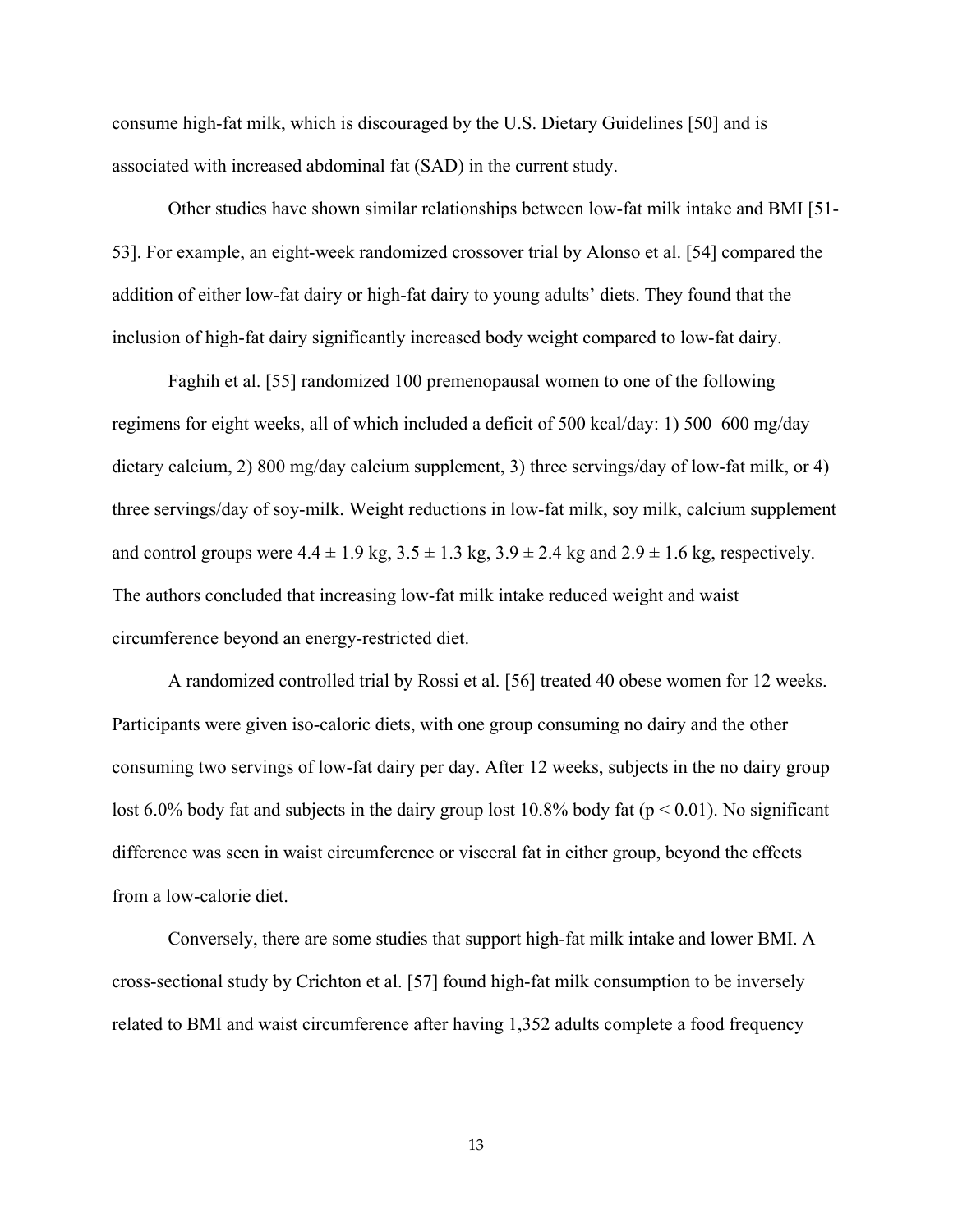questionnaire. Participants in the highest tertile of high-fat milk intake had significantly lower odds for general obesity and abdominal obesity, compared with those in the lowest tertile.

A cohort study by Holmberg et al. [58] studied 1,589 Swedish men. Waist and hip circumferences were measured, and dietary analyses were completed at the beginning and end of a 12-year follow-up period. The researchers found that a high intake of high-fat milk was inversely related to risk of abdominal obesity (OR 0.52, 95% CI: 0.33–0.83) compared to a medium intake. Other studies have shown similar findings [28,59-62].

Studies that have investigated the relationship between low-fat milk intake and abdominal obesity report results similar to the current investigation [63,64]. A cross-sectional study by Ardekani et al. [65] compared low-fat milk intake to high-fat milk intake in 8,652 Iranian adults and found that adults who drank low-fat milk had significantly lower body fat percentages and abdominal obesity than the high-fat milk drinkers. Additionally, self-reported low-fat milk intake was associated with a lower waist-to-hip circumference in a study by Krachler et al. [66]. However, none of the above studies included SAD as a variable.

Why did results for BMI and SAD differ in the present study? Perhaps it is because BMI is a general index of body weight for a given height, whereas SAD is a sensitive measure of adiposity, particularly abdominal fat. BMI does not differentiate between lean mass and fat. However, SAD correlates strongly with visceral fat, when measured by computed tomography [38]. Furthermore, SAD correlates with an increased risk of disease [4-10], even if general obesity is not present. Elevated levels of visceral fat seem to pose a greater risk than excess body weight alone [52,67,68]. Consequently, SAD provides more valuable information than BMI.

Several potential mechanisms could explain the inverse relationship found between nonfat milk intake and SAD in the current study. High-fat milk has a higher caloric content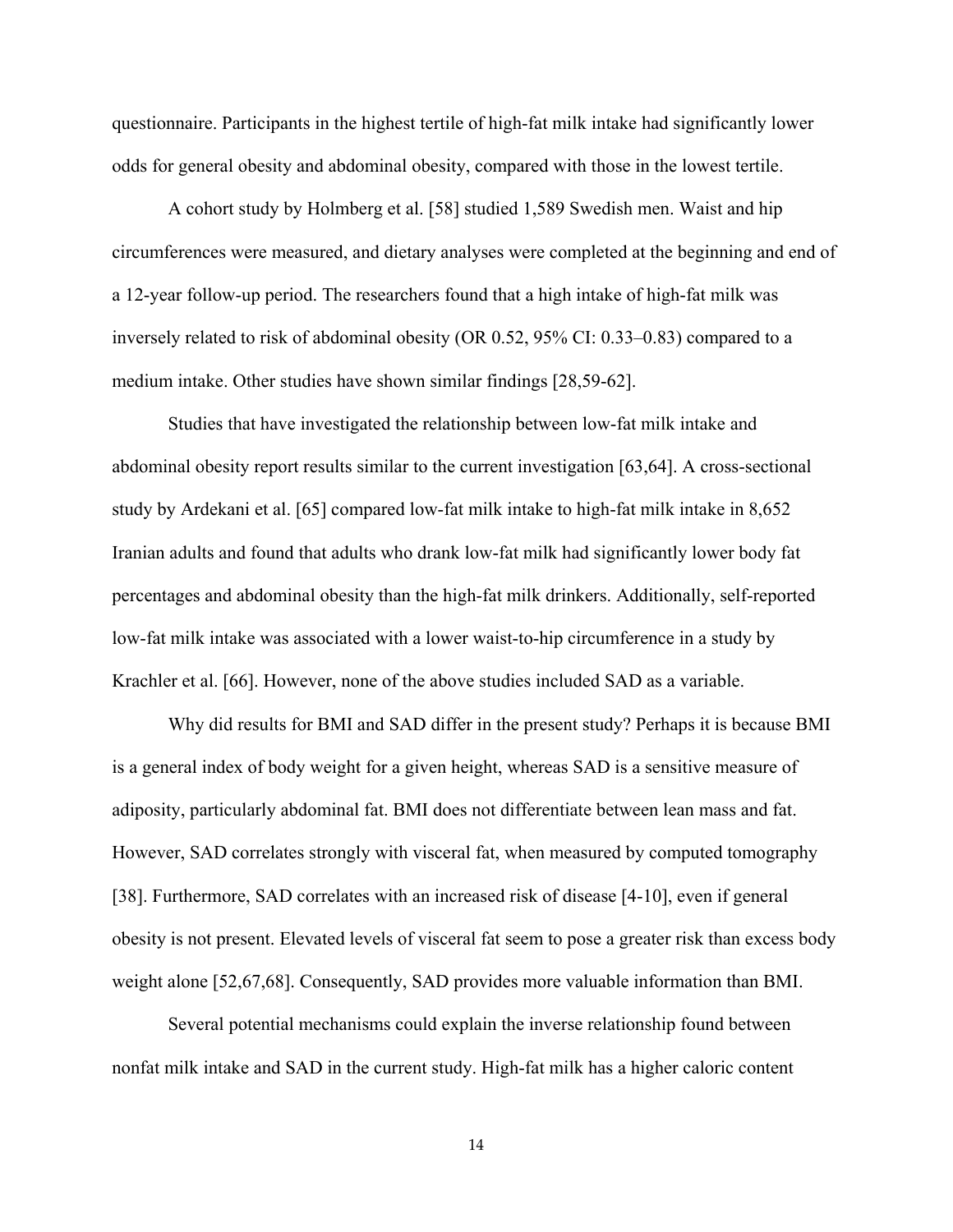compared to low-fat milk. A diet with an excess of calories is known to increase fat stores in the body [13]. Additionally, individuals often do not compensate for the consumption of liquid calories, which could result in excess intake of energy [69,70]. Similar findings have been reported in children [71]. Moreover, it is possible that adults who regularly drink low-fat milk are more health conscious in other areas of their diet and consequently select foods that are lower in calories compared to high-fat milk drinkers. There could exist other variances in subjects' lifestyles, not including physical activity, smoking, and alcohol use, which were controlled in the present study.

Some limitations exist in the current study. First, conclusions about the present study must be made carefully, as it was a cross-sectional study. Cross-sectional studies cannot control for all possible confounding factors; thus, causation cannot be concluded. Statistical adjustments were made for differences in demographic and lifestyle variables at the analysis level of this study. Additionally, data on milk-fat intake were self-reported, which could result in misclassifications. The present study warrants further investigation in this area.

The present study has several strengths. First, multiple races and a large, randomly selected sample  $(n = 13,544)$  were included in the study. This makes the findings generalizable to the U.S. noninstitutionalized, civilian adult population. Second, SAD was used as a measure of abdominal adiposity, which is not a usual measurement in the literature but correlates strongly with visceral adiposity. Third, the association between low-fat milk intake and lower levels of SAD were consistent and highly significant. Fourth, several demographic and lifestyle variables were controlled statistically, reducing their impact on the relationship between milk-fat intake, BMI, and SAD. Fifth, this study sheds light on the difference between low-fat and high-fat milk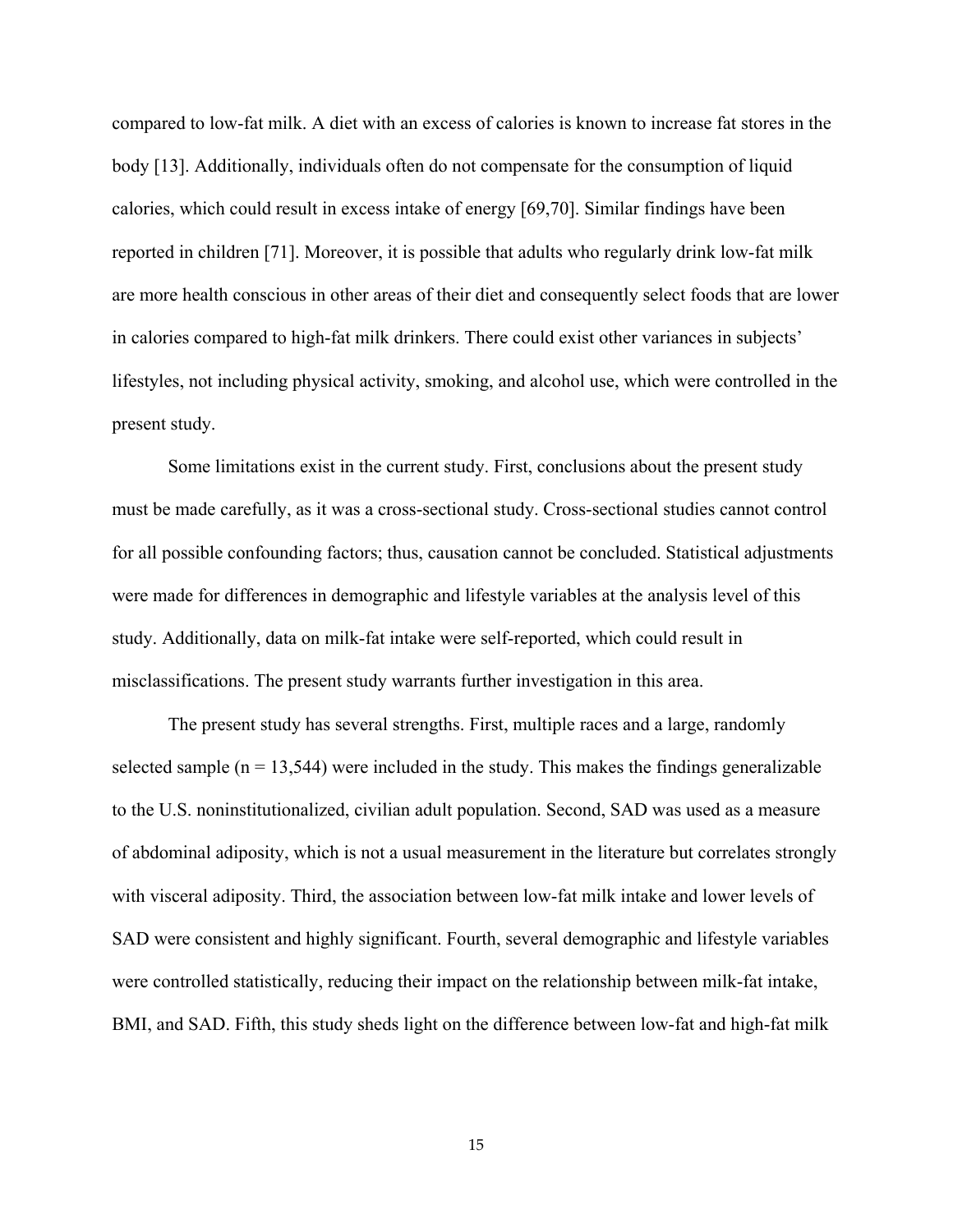intake in relation to abdominal adiposity, particularly SAD, which is not common among milk and dairy investigations.

# <span id="page-21-0"></span>5. Conclusions

The literature surrounding milk-fat intake and obesity in adults is mixed and the topic controversial. In the current study, both overall obesity and abdominal adiposity were assessed. Sagittal abdominal diameter (SAD) is an excellent measure of abdominal adiposity, whereas BMI is a general index of body weight for height. SAD also seems to be a better predictor of disease risk than BMI. Both nonfat and full-fat milk intake were associated with a lower BMI. However, only nonfat milk consumption was related with a lower SAD; high-fat milk intake was not. The present investigation highlights the potential advantage associated with U.S. adults consuming low-fat milk. The findings support the current Dietary Guidelines for Americans (2015–2020) which encourage consumption of low-fat milk as part of a healthy diet.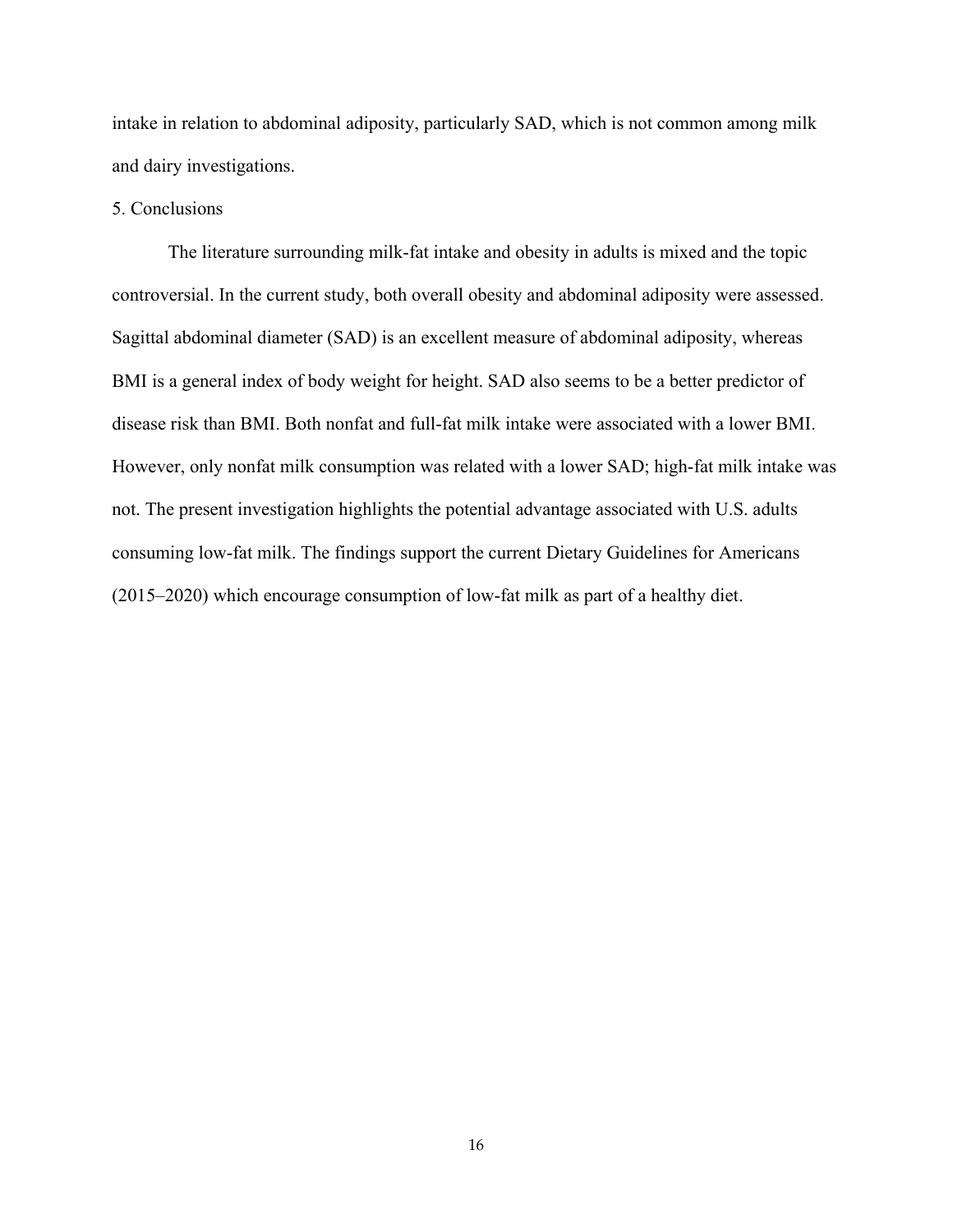Author Contributions: Conceptualization, L.T., K.W., B.B., and L.D.; formal analysis,

L.T.; writing—original draft preparation, K.W.; writing—review and editing, K.W., L.T., B.B., and L.D.; supervision, L.T. All authors have read and agreed to the published version of the manuscript.

Funding: This research received no external funding.

Institutional Review Board Statement: The study was conducted according to the guidelines of the Declaration of Helsinki and approved by the Institutional Review Board of the National Center for Health Statistics, now referred to as the Ethics Review Board (ERB). The ethical approval code for NHANES data collection of 2011–2016 is: Protocol #2011–17.

Informed Consent Statement: Written informed consent was obtained from all subjects involved in the study.

Data Availability Statement: All data supporting reported results can be found online as part of the National Health and Nutrition Examination Survey (NHANES). The data are free and can be found at the following website: https://wwwn.cdc.gov/nchs/nhanes/Default.aspx

Acknowledgments: Sincere thanks to the NHANES participants and scientists who collected the data. Without their contribution, this study would not have been possible.

Conflicts of Interest: The authors declare no conflict of interest.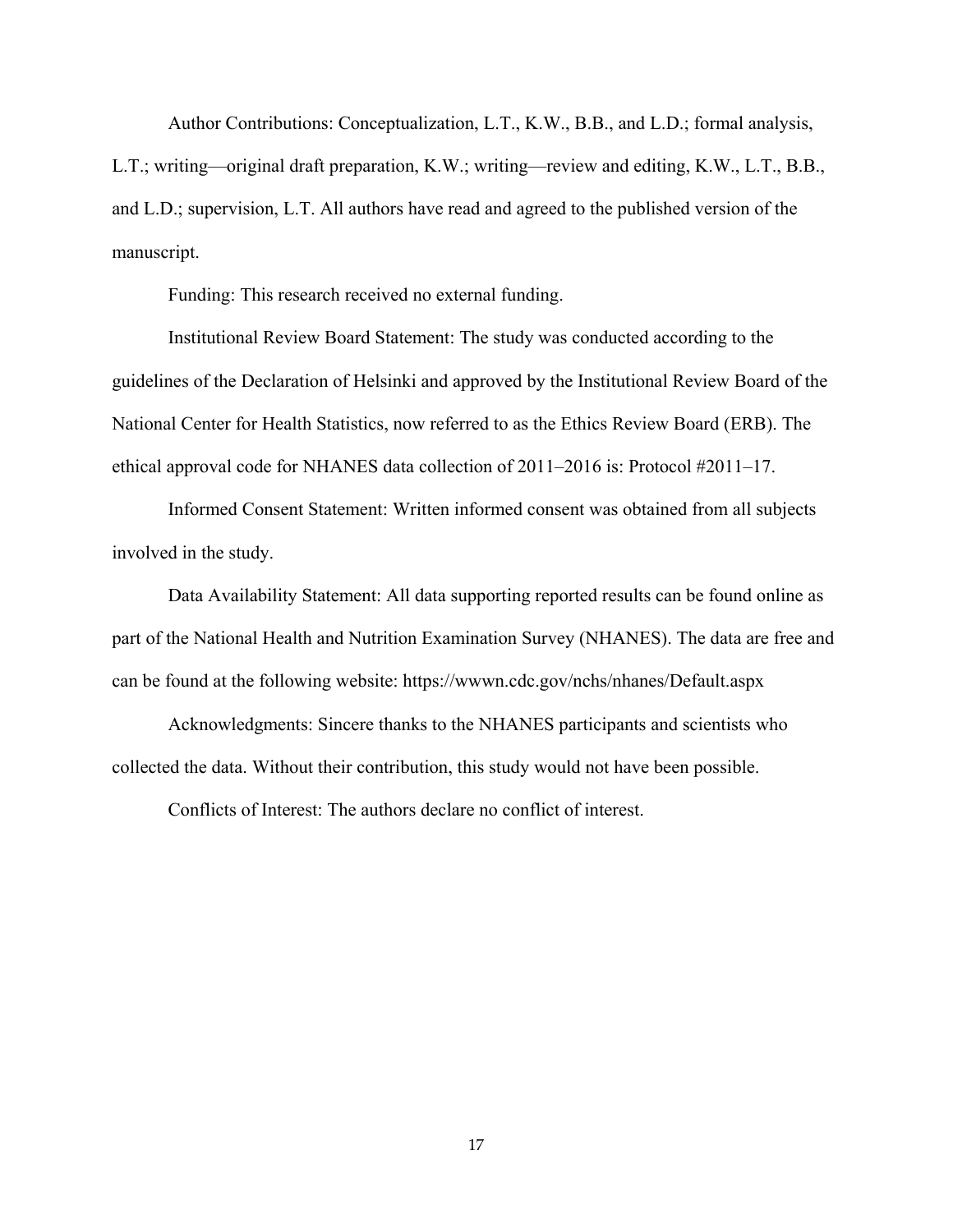## References

- <span id="page-23-0"></span>1. World Health Organization. Obesity and Overweight. [https://www.who.int/news](https://www.who.int/news-room/fact-sheets/detail/obesity-and-overweight)[room/fact-sheets/detail/obesity-and-overweight](https://www.who.int/news-room/fact-sheets/detail/obesity-and-overweight) (accessed 20 August 2020).
- 2. Hales, C.M.; Carroll, M.D.; Fryar, C.D.; Ogden, C.L. Prevalence of Obesity and Severe Obesity Among Adults: United States, 2017-2018. *NCHS Data Brief* **2020**, *360*, 1-8.
- 3. Li, Z.P.; Bowerman, S.; Heber, D. Health Ramifications of the Obesity Epidemic. *Surgical Clinics of North America* **2005**, *85*, 681-701.
- 4. Corley, D.; Kubo, A.; Zhao, W. Abdominal Obesity and the Risk of Esophageal and Gastric Cardia Carcinomas. *Cancer Epidemiology, Biomarkers, and Prevention* **2008**, *17*, 352-358.
- 5. Abate, N.; Garg, A.; Peshock, R.; Stray-Gunderson, J.; Adams-Huet, B.; Grundy, S. Relationship of Generalized and Regional Adiposity to Insulin Sensitivity in Men With NIDDM. *Diabetes* **1996**, *45*, 1684-1693.
- 6. Despres, J.; Lemieux, I. Abdominal Obesity and Metabolic Syndrome. *Nature* **2006**, *444*, 88-887.
- 7. Ferreira, I.; Henry, R.M.A.; Twisk, J.W.R.; van Mechelen, W.; Kemper, H.C.G.; Stehouwer, C.D.A. The Metabolic Syndrome, Cardiopulmonary Fitness, and Subcutaneous Trunk Fat as Independent Determinants of Arterial Stiffness. *Archives of Internal Medicine* **2005**, *165*, 875-882.
- 8. Lee, C.; Blair, S.; Jackson, A. Cardiorespiratory Fitness, Body Composition, and All-Cause and Cardiovascular Disease Mortality in Men. *The American Journal of Clinical Nutrition,* **1999**, *69*, 373-380.
- 9. Misra, A.; Vikram, N. Insulin Resistance Syndrome (Metabolic Syndrome) and Obesity in Asian Indians: Evidence and Implications. *Nutrition* **2004**, *20*, 482-491.
- 10. Wang, Y.; Rimm, E.; Stampfer. M.; Willett, W.; Hu, F.B. Comparison of Abdominal Adiposity and Overall Obesity in Predicting Risk of Type 2 Diabetes Among Men. *The American Journal of Clinical Nutrition* **2005**, *81*, 555-563.
- 11. Zhang, C.; Rexrode, K.; van Dam, R.; Li, T.; Hu, F. Abdominal Obesity and the Risk of All-Cause, Cardiovascular, and Cancer Mortality. *Circulation* **2008**, *117*, 1658-1667.
- 12. Centers for Disease Control and Prevention. Indicator Details: Percentage with Abdominal Obesity by Survey Year.<https://nccd.cdc.gov/ckd/detail.aspx?Qnum=Q146> (accessed 20 August 2020).
- 13. Aragon, A.A.; Schoenfeld, B.J.; Wildman, R.; Kleiner, S.; VanDusseldorp, T.; Taylor, L.; Earnest, C.P.; Arciero, P.J.; Wilborn, C.; Kalman, D.S.; Stout, J.R.; Willoughby, D.S.; Campbell, B.; Arent, S.M.; Bannock, L.; Smith-Ryan, A.E.; Antonio, J. International Society of Sports Nutrition Position Stand: Diets and Body Composition. *Journal of the International Society of Sports Nutrition* **2017**, *14*, 16.
- 14. Centers for Disease Control and Prevention. Healthy Eating for a Healthy Weight. [https://www.cdc.gov/healthyweight/healthy\\_eating/index.html](https://www.cdc.gov/healthyweight/healthy_eating/index.html) (accessed 21 August) 2020).
- 15. Benetar, J.; Sidhu, K.; Stewart, R. Effects of High and Low-Fat Dairy Food on Cardiometabolic Risk Factors- A Meta-Analysis of Randomized Studies. *PLoS One*  **2013**, *8*, e76480.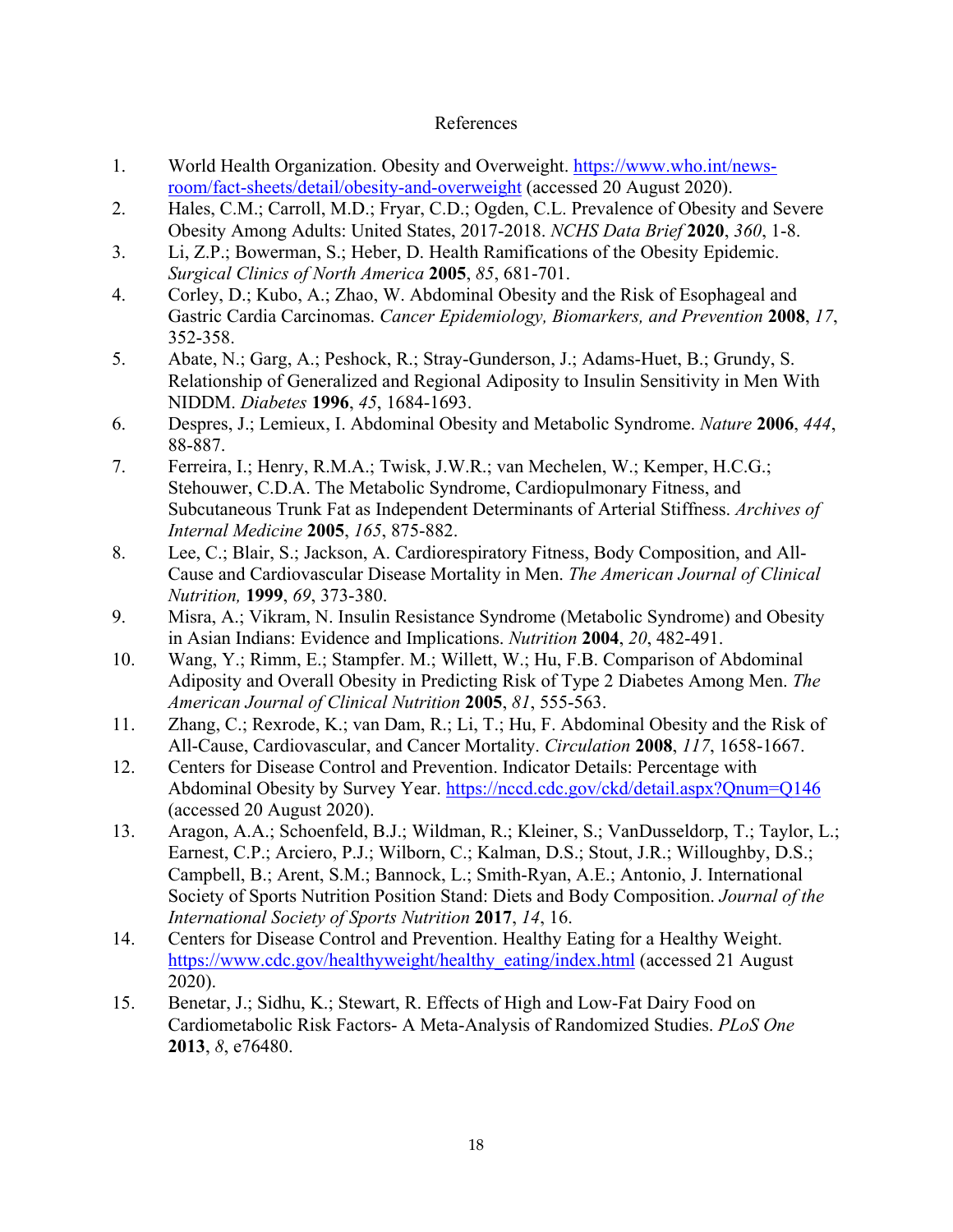- 16. Geng, T.; Qi, L.; Huang, T. Effects of Dairy Products Consumption on Body Weight and Body Composition Among Adults: An Updated Meta-Analysis of 37 Randomized Control Trials. *Molecular Nutrition & Food Research* **2018**, *62*.
- 17. Schwingshackl, L.; Hoffmann, G.; Schwedhelm, C.; Kalle-Uhlmann, T.; Missbach, B.; Knuppel, S.; Boeing, H. Consumption of Dairy Products in Relation to Changes in Anthropometric Variables in Adult Populations: A Systematic Review and Meta-Analysis of Cohort Studies. *PLoS One* **2016**, *11*, e0157461.
- 18. Stonehouse, W.; Wycherley, T.; Luscombe-Marsh, N.; Taylor, P.; Brinkworth, G.; Riley, M. Dairy Intake Enhances Body Weight and Composition Changes during Energy Restriction in 18-50-Year-Old Adults-A Meta-Analysis of Randomized Controlled Trials. *Nutrients* **2016**, *8*.
- 19. Abargouei, A.; Janghorbani, M.; Salehi-Marzijarani, M.; Esmaillzadeh, A. Effect of Dairy Consumption on Weight and Body Composition in Adults: A Systematic Review and Meta-Analysis of RCTs. *International Journal of Obesity* **2012**, *36*, 1485-1493.
- 20. Astrup, A.; Chaput, J.-P.; Gilbert, J.-A.; Lorenzen, J.K. Dairy Beverages and Energy Balance. *Physiology & Behavior* **2010**, *100*, 67-75.
- 21. Chen, M.; Pan, A.; Malik, V.S.; Hu, F.B. Effects of Dairy Intake on Body Weight and Fat: A Meta-Analysis of Randomized Controlled Trials. *The American Journal of Clinical Nutrition* **2012**, *96*, 735-747.
- 22. Dougkas, A.; Reynolds, C.K.; Givens, I.D.; Elwood, P.C.; Minihane, A.M. Associations Between Dairy Consumption and Body Weight: A Review of the Evidence and Underlying Mechanisms. *Nutrition Research Reviews* **2011**, *24*, 72-95.
- 23. Dunshea, F.R.; Ostrowska, E.; Ferrari, J.M.; Gill, H.S. Dairy Proteins and the Regulation of Satiety and Obesity. *Australian Journal of Experimental Agriculture* **2007**, *47*, 1051- 1058.
- 24. Elwood, P.; Hughes, J.; Fehily, A. Milk, Heart Disease and Obesity: An examination of the evidence. *British Journal of Cardiology* **2005**, *12*, 283-290.
- 25. Wang, W.; Wu, Y.; Zhang, D. Association of Dairy Products Consumption with Risk of Obesity in Children and Adults: A Meta-Analysis of Mainly Cross-Sectional Studies. *Annals of Epidemiology* **2016**, *26*, 870-882.e872.
- 26. Barba, G.; Russo, P. Dairy Foods, Dietary Calcium and Obesity: A Short Review of the Evidence. *Nutrition, Metabolism, and Cardiovascular Diseases* **2006**, *16*, 445-451.
- 27. Louie, J.C.Y.; Flood, V.M.; Hector, D.J.; Rangan, A.M.; Gill, T.P. Dairy Consumption and Overweight and Obesity: A Systematic Review of Prospective Cohort Studies. *Obesity Reviews* **2011**, *12*, e582-e592.
- 28. Kratz, M.; Baars, T.; Guyenet, S. The Relationship Between High-Fat Dairy Consumption and Obesity, Cardiovascular, and Metabolic Disease. *European Journal of Nutrition* **2012**, *52*, 1-24.
- 29. Zemel, M.B.; Thompson, W.; Milstead, A.; Morris, K.; Campbell, P. Calcium and Dairy Acceleration of Weight and Fat Loss During Energy Restriction in Obese Adults. *Obesity Research* **2004**, *12*, 582-590.
- 30. NHANES. NCHS Ethics Review Board Approval. <https://www.cdc.gov/nchs/nhanes/irba98.htm> (accessed 16 September 2020).
- 31. Centers for Disease Control and Prevention. NHANES Questionnaire, Datasets, and Related Documentation.<https://wwwn.cdc.gov/nchs/nhanes/Default.aspx> (accessed 16 September 2020).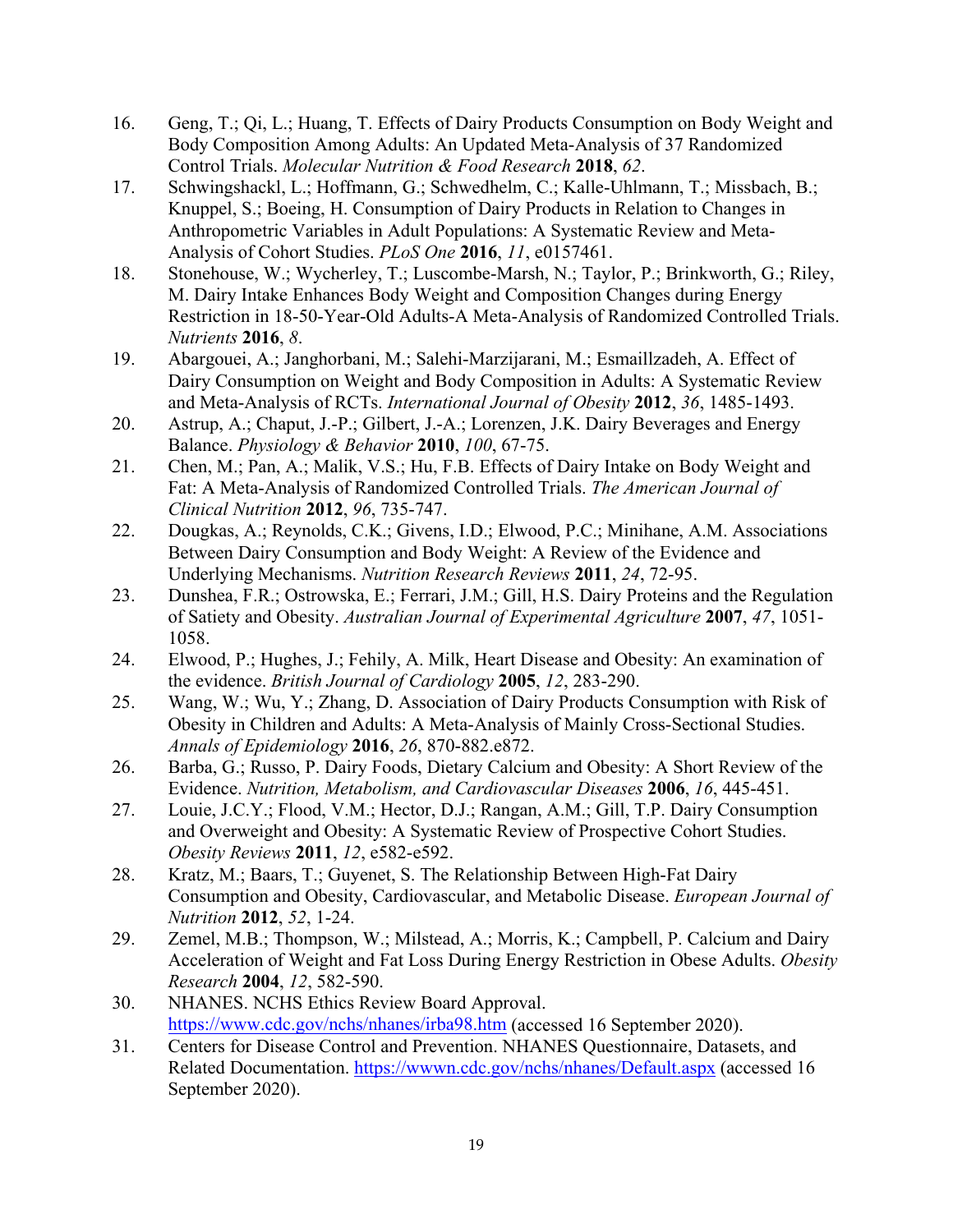- 32. NHANES. Diet Behavior and Nutrition. [https://wwwn.cdc.gov/nchs/data/nhanes/2013-](https://wwwn.cdc.gov/nchs/data/nhanes/2013-2014/questionnaires/DBQ_H.pdf) [2014/questionnaires/DBQ\\_H.pdf](https://wwwn.cdc.gov/nchs/data/nhanes/2013-2014/questionnaires/DBQ_H.pdf) (accessed 16 September 2020).
- 33. American College of Sports Medicine. *ACSM Guidelines for Exercise Testing and Prescription*. 9th edition ed.; Wolters Kluwer: Baltimore, MD, 2014.
- 34. NHANES. Anthropometry Procedures Manual. [https://www.cdc.gov/nchs/data/nhanes/nhanes\\_11\\_12/Anthropometry\\_Procedures\\_Manu](https://www.cdc.gov/nchs/data/nhanes/nhanes_11_12/Anthropometry_Procedures_Manual.pdf) [al.pdf](https://www.cdc.gov/nchs/data/nhanes/nhanes_11_12/Anthropometry_Procedures_Manual.pdf) (accessed 16 September 2020).
- 35. Kahn, H.S.; Bullard, K.M. Beyond Body Mass Index: Advantages of Abdominal Measurements for Recognizing Cardiometabolic Disorders. *The American Journal of Medicine* **2016**, *129*, 74-81.e72.
- 36. Vasques, A.C.J.; Cassani, R.S.L.; Forti, A.C.e.; Vilela, B.S.; Pareja, J.C.; Tambascia, M.A.; Geloneze, B.; Investigators, B. Sagittal Abdominal Diameter as a Surrogate Marker of Insulin Resistance in an Admixtured Population—Brazilian Metabolic Syndrome Study (BRAMS). *PLOS ONE* **2015**, *10*, e0125365.
- 37. Snijder, M.B.; Visser, M.; Dekker, J.M.; Seidell, J.C.; Fuerst, T.; Tylavsky, F.; Cauley, J.; Lang, T.; Nevitt, M.; Harris, T.B. The Prediction of Visceral Fat by Dual-energy X-ray Absorptiometry in the Elderly: A Comparison with Computed Tomography and Anthropometry. *International Journal of Obesity & Related Metabolic Disorders* **2002**, *26*, 984-993.
- 38. Kvist, H.; Chowdhury, B.; Grangard, U.; Tylen, U.; Sjostrom, L. Total and Visceral Adipose-Tissue Volumes Derived from Measurements with Computed Tomography in Adult Men and Women: Predictive Equations. *American Journal of Clinical Nutrition*  **1988**, *48*, 1351-1361.
- 39. Swift, D.; Johannsen, N.; Lavie, C.; Eearnest, C.; Church, T. The Role of Exercise and Physical Activity in Weight Loss and Maintenance. *Progress in Cardiovascular Diseases*  **2014**, *56*, 441-447.
- 40. Arsenault, B.; Rana, J.; Lemieux, I.; Despres, J.-P.; Kastelein, J.; Boekholdt, S.; Wareham, N.; Khaw, K.-T. Physical Inactivity, Abdominal Obesity and Risk of Coronary Heart Disease in Apparently Healthy Men and Women. *International Journal of Obesity*  **2009**, *34*, 340-347.
- 41. NHANES. Data Documentation, Codebook, and Frequencies. [https://wwwn.cdc.gov/Nchs/Nhanes/2013-2014/SMQ\\_H.htm#SMD650](https://wwwn.cdc.gov/Nchs/Nhanes/2013-2014/SMQ_H.htm#SMD650) (accessed 16 September 2020).
- 42. Slentz, C.; Houmard, J.A.; Karus, W.E. Exercise, Abdominal Obesity, Skeletal Muscle, and Metabolic Risk: Evidence for a Dose Response. *Obesity* **2012**, *17*, S27-S33.
- 43. Kay, S.J.; Singh, M.A. The Influence of Physical Activity on Abdominal Fat: A Systematic Review of the Literature. *Obesity Reviews* **2006**, *7*.
- 44. Tremblay, M.S.; Esliger, D.W.; Tremblay, A.; Colley, R. Incidental movement, Lifestyleembedded Activity and Sleep: New Frontiers in Physical Activity Assessment. *Applied Physiology, Nutrition, and Metabolism* **2007**, *32*, S208-S217.
- 45. Fotheringham, M.J.; Wonnacott, R.L.; Owen, N. Computer Use and Physical Inactivity in Young Adults: Public Health Perils and Potentials of New Information Technologies. *Annals of Behavioral Medicine* **2000**, *22*, 269-275.
- 46. Wang, Q. Smoking and Body Weight: Evidence from China Health and Nutrition Survey. *BMC Public Health* **2015**, *15*, 1238.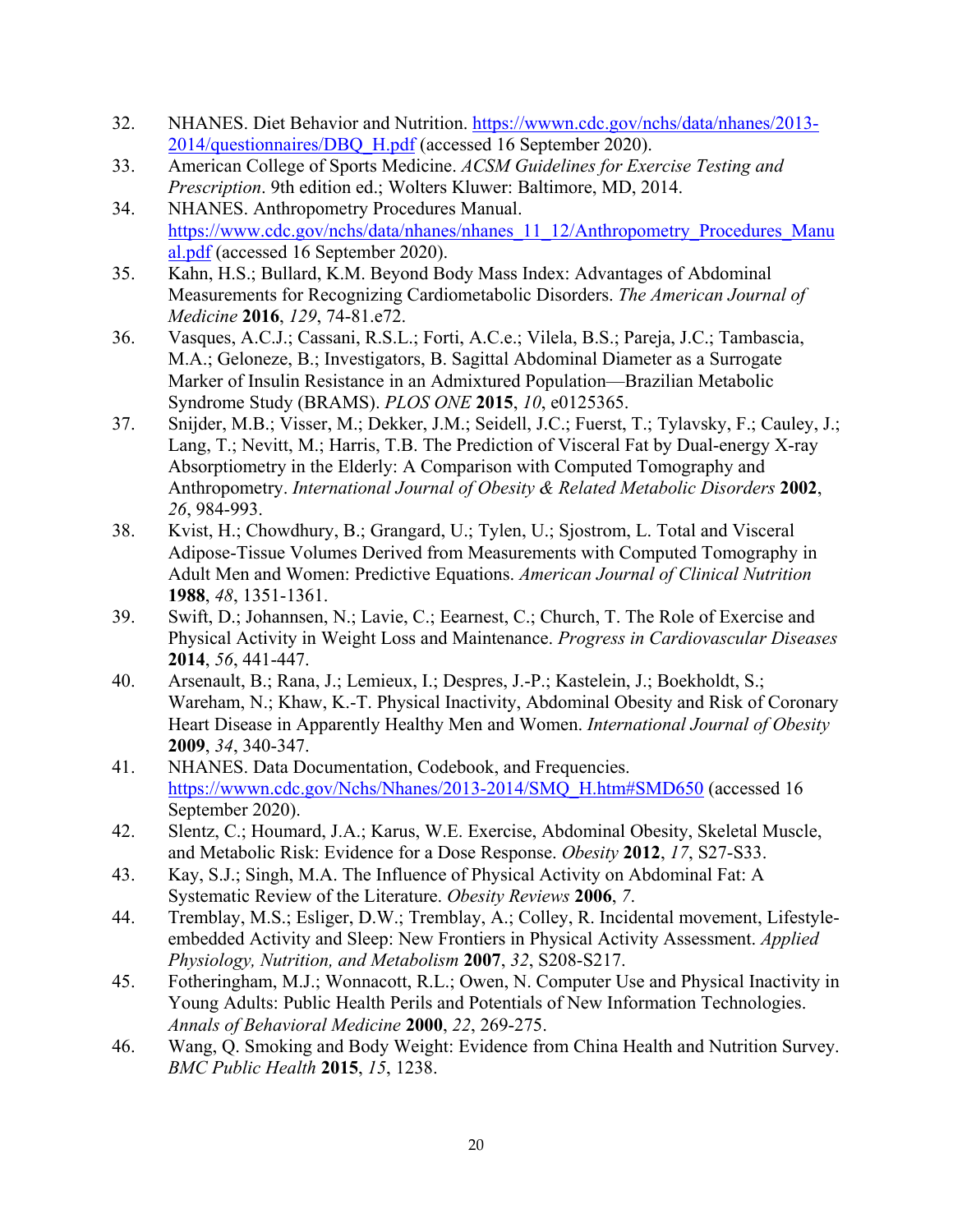- 47. Akbartabartoori, M.; Lean, M.E.J.; Hankey, C.R. Relationships Between Cigarette Smoking, Body Size and Body Shape. *International Journal of Obesity* **2005**, *29*, 236- 243.
- 48. Albanes, D.; Jones, D.Y.; Micozzi, M.S.; Mattson, M.E. Associations Between Smoking and Body Weight in the US Population: Analysis of NHANES II. *American Journal of Public Health* **1987**, *77*, 439-444.
- 49. Traversy, G.; Chaput, J.P. Alcohol Consumption and Obesity: An Update. *Curr Obes Rep*  **2015**, *4*, 122-130.
- 50. United States Department of Health and Human Services and United States Department of Agriculture, U.S.D.G.A.C.D.G.f.A., 2015-2020, HHS/USDA, Washington DC, USA, Eighth edition, 2015.
- 51. Tucker, L.A.; Tucker, J.M.; Bailey, B.W.; LeCheminant, J.D. Dietary Patterns as Predictors of Body Fat and BMI in Women: A Factor Analytic Study. *American Journal of Health Promotion* **2015**, *29*, e136-146.
- 52. Josse, A.R.; Atkinson, S.A.; Tarnopolsky, M.A.; Phillips, S.M. Increased Consumption of Dairy Foods and Protein During Diet- and Exercise-Induced Weight Loss Promotes Fat Mass Loss and Lean Mass Gain in Overweight and Obese Premenopausal Women. *The Journal of nutrition* **2011**, *141*, 1626-1634.
- 53. Zemel, M.B.; Richards, J.; Milstead, A.; Campbell, P. Effects of Calcium and Dairy on Body Composition and Weight Loss in African-American Adults. *Obes Res* **2005**, *13*, 1218-1225.
- 54. Alonso, A.; Zozaya, C.; Vázquez, Z.; Alfredo Martínez, J.; Martínez-González, M.A. The Effect of Low-Fat versus Whole-Fat Dairy Product Intake on Blood Pressure and Weight in Young Normotensive Adults. *Journal of Human Nutrition and Dietetics* **2009**, *22*, 336- 342.
- 55. Faghih, S.; Abadi, A.R.; Hedayati, M.; Kimiagar, S.M. Comparison of the Effects of Cows' Milk, Fortified Soy Milk, and Calcium Supplement on Weight and Fat Loss in Premenopausal Overweight and Obese Women. *Nutrition, Metabolism, and Cardiovascular Diseases* **2011**, *21*, 499-503.
- 56. Rossi, F.; Alberto, B.; Capraro, J.; Simona, B. Diets Containing Dairy Foods Positively Affects Weight and Fat Loss and Cytokines Blood Levels in Premenopausal Obese Women. *Mediterranean Journal of Nutrition and Metabolism* **2015**, *8*, 165-174.
- 57. Crichton, G.E.; Alkerwi, A. Whole-Fat Dairy Food Intake is Inversely Associated with Obesity Prevalence: Findings from the Observation of Cardiovascular Risk Factors in Luxembourg Study. *Nutrition Research* **2014**, *34*, 936-943.
- 58. Holmberg, S.; Thelin, A. High Dairy Fat Intake Related to Less Central obesity: a Male Cohort Study with 12 Years' Follow-up. *Scandinavian Journal of Primary Health Care*  **2013**, *31*, 89-94.
- 59. Barrea, L.; Di Somma, C.; Macchia, P.E.; Falco, A.; Savanelli, M.C.; Orio, F.; Colao, A.; Savastano, S. Influence of Nutrition on Somatotropic Axis: Milk Consumption in Adult Individuals with Moderate-Severe Obesity. *Clinical Nutrition* **2017**, *36*, 293-301.
- 60. Brouwer-Brolsma, E.M.; Sluik, D.; Singh-Povel, C.M.; Feskens, E.J.M. Dairy Shows Different Associations with Abdominal and BMI-Defined Overweight: Cross-Sectional Analyses Exploring a Variety of Dairy Products. *Nutrition, Metabolism, and Cardiovascular Diseases* **2018**, *28*, 451-460.